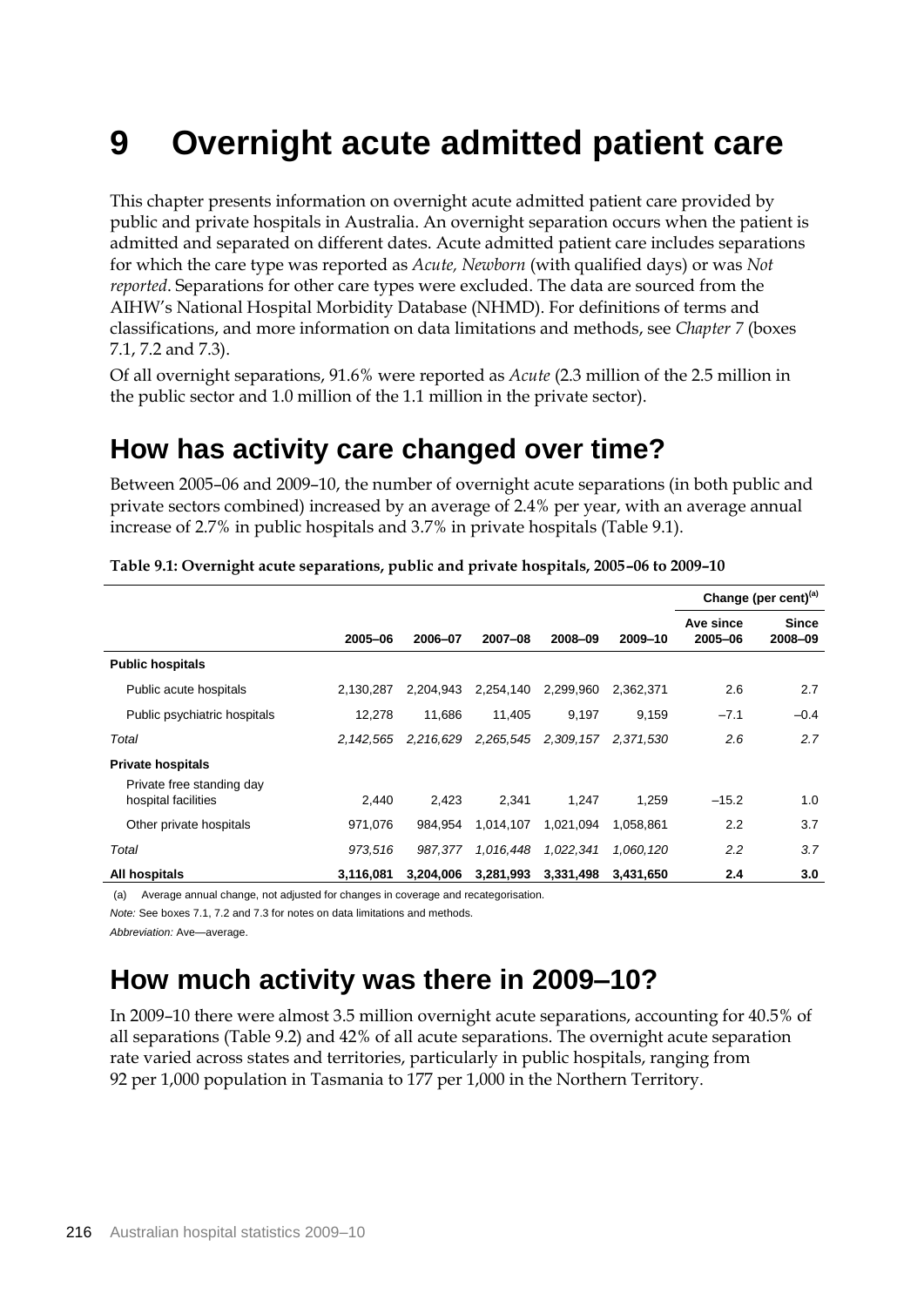|                                                       | <b>NSW</b> | Vic         | Qld     | <b>WA</b> | <b>SA</b> | Tas    | <b>ACT</b> | <b>NT</b>            | Total     |
|-------------------------------------------------------|------------|-------------|---------|-----------|-----------|--------|------------|----------------------|-----------|
| <b>Public hospitals</b>                               |            |             |         |           |           |        |            |                      |           |
| Public acute hospitals                                | 810.908    | 579,826     | 431,203 | 222,472   | 198,999   | 47,664 | 35,526     | 35,773               | 2,362,371 |
| Public psychiatric hospitals                          | 5,227      | 528         | 1       | 1,428     | 1,361     | 614    | . .        | $\ddot{\phantom{0}}$ | 9,159     |
| Total                                                 | 816,135    | 580,354     | 431,204 | 223,900   | 200,360   | 48,278 | 35,526     | 35,773               | 2,371,530 |
| Separation rate                                       | 109.6      | 102.7       | 97.0    | 99.9      | 115.1     | 91.5   | 105.3      | 177.0                | 105.0     |
| <b>Private hospitals</b><br>Private free standing day |            |             |         |           |           |        |            |                      |           |
| hospital facilities                                   | 0          | $\mathbf 0$ | 0       | 1,259     | 0         | n.p.   | n.p.       | n.p.                 | 1,259     |
| Other private hospitals                               | 268,024    | 280,390     | 261,394 | 114,520   | 89,104    | n.p.   | n.p.       | n.p.                 | 1,058,861 |
| Total                                                 | 268,024    | 280,390     | 261,394 | 115,779   | 89,104    | n.p.   | n.p.       | n.p.                 | 1,060,120 |
| Separation rate                                       | 35.8       | 48.7        | 58.4    | 51.4      | 49.1      | n.p.   | n.p.       | n.p.                 | 46.3      |
| All hospitals                                         | 1,084,159  | 860,744     | 692,598 | 339,679   | 289,464   | n.p.   | n.p.       | n.p.                 | 3,431,650 |
| <b>Separation rate</b>                                | 145.4      | 151.4       | 155.4   | 151.4     | 164.3     | n.p.   | n.p.       | n.p.                 | 151.3     |

**Table 9.2: Overnight acute separations, public and private hospitals, states and territories, 2009–10**

*Note:* See boxes 7.1, 7.2 and 7.3 for notes on data limitations and methods.

*Abbreviation:* n.p.—not published.

# **Who used these services?**

## **Sex and age group**

Males accounted for less than half (45%) of overnight acute separations (Figure 9.1). There were, however, more overnight separations for males than females in the age groups 0 to 14 years and 50 to 79 years. People aged 55 years and over accounted for half of all overnight separations.

## **Aboriginal and Torres Strait Islander people**

#### **Quality of Indigenous status data**

The quality of the data provided for Indigenous status in 2009–10 for admitted patient care varied by jurisdiction. See *Chapter 7* and *Appendix 1* for more information on the quality of Indigenous data in the NHMD.

Separations for Aboriginal and Torres Strait Islander people are likely to be underenumerated. It should also be noted that data presented for the six jurisdictions with data of acceptable quality for analysis purposes are not necessarily representative of the jurisdictions excluded.

Nationally, 3.5% of overnight acute separations were for Aboriginal or Torres Strait Islander people. In 2009–10, the overnight acute separation rate for *Indigenous Australians* was almost twice the rate for *Other Australians*. The Northern Territory had the highest rate of overnight acute separations involving *Indigenous Australians* and Victoria recorded the lowest rate (Table 9.3).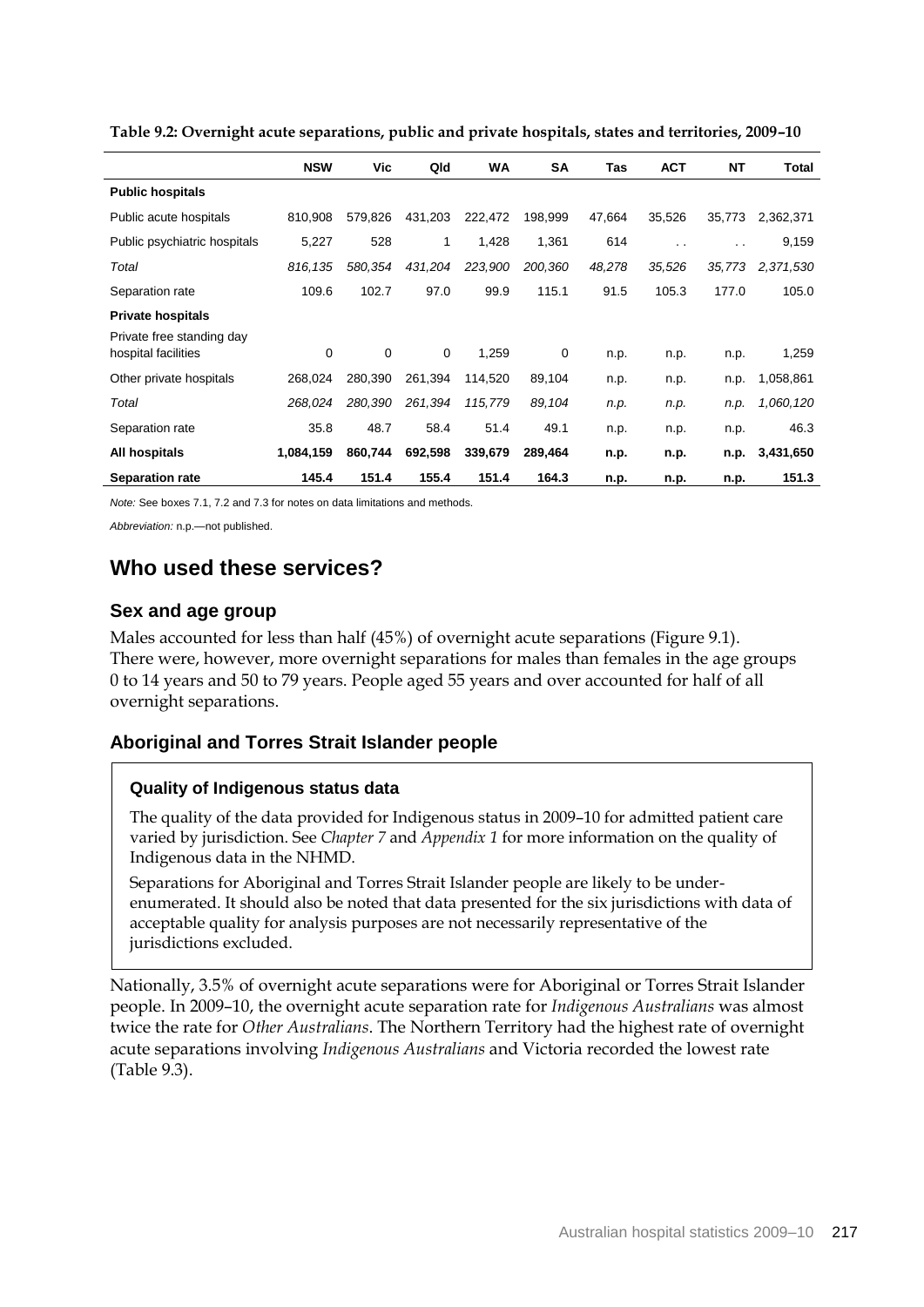

The separation rates presented in Table 9.3 differ from those presented in Table 9.2 due to differences in the population age groups used for calculating the age-standardised rates.

**Table 9.3: Overnight acute separations per 1,000 population, by Indigenous status, all hospitals, selected states and territories(a), 2009–10**

|                          | <b>NSW</b> | Vic   | Qld   | WA    | SΑ    | ΝT    | Total <sup>(a)</sup> |
|--------------------------|------------|-------|-------|-------|-------|-------|----------------------|
| Indigenous Australians   | 237.5      | 222.4 | 268.1 | 348.7 | 347.3 | 358.4 | 282.3                |
| <b>Other Australians</b> | 144.8      | 152.3 | 152.4 | 145.8 | 163.6 | 109.8 | 149.7                |
| Total                    | 146.5      | 152.8 | 155.4 | 151.5 | 166.4 | 172.0 | 152.4                |

(a) Excludes data for Tasmania and the Australian Capital Territory and private hospitals in the Northern Territory. *Note:* See boxes 7.1, 7.2 and 7.3 for notes on data limitations and methods.

#### **Remoteness area**

In 2009–10, people usually resident in *Very remote* areas had 252.8 overnight acute separations per 1,000 population, compared with 151.4 per 1,000 nationwide (Table 9.4). The separation rate ratio (SRR) of 1.67 for this area indicates that the separation rate was 67% higher than the national separation rate.

#### **Table 9.4: Overnight acute separation statistics, by remoteness area of residence, all hospitals, 2009–10**

|                                          | <b>Major</b><br>cities | <b>Inner</b><br>regional | Outer<br>regional | Remote | Very<br>remote | Total <sup>(a)</sup> |
|------------------------------------------|------------------------|--------------------------|-------------------|--------|----------------|----------------------|
| Separations                              | 2,197,068              | 740.121                  | 368.439           | 65.994 |                | 40,512 3,431,650     |
| Separation rate                          | 142.3                  | 161.0                    | 173.0             | 212.0  | 252.8          | 151.4                |
| Standardised separation rate ratio (SRR) | 0.94                   | 1.06                     | 1.14              | 1.40   | 1.67           |                      |

(a) The total includes separations for which the remoteness area was not able to be categorised.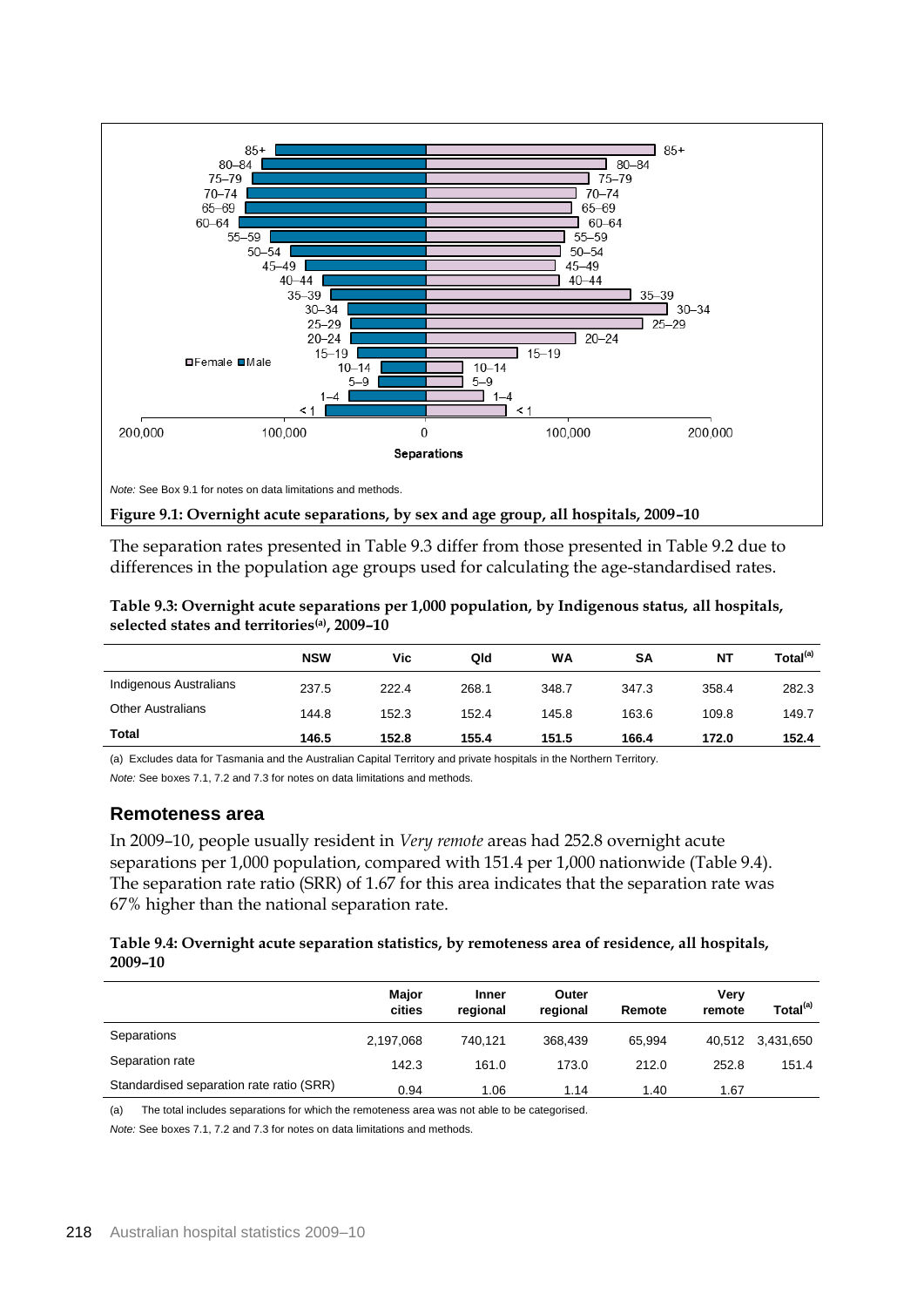### **Socioeconomic status**

Socioeconomic status (SES) groups in this report are based on the Index of Relative Socio-Economic Disadvantage (ABS 2006) for the area of usual residence (SLA) of the patient. See *Appendix 1* for details.

Each SES group accounted for between 17.2% and 22.7% of total overnight acute separations. Separation rates varied from 130.2 per 1,000 population for patients living in areas classified as being the highest SES group to 170.2 per 1,000 for the lowest (Table 9.5).

#### **Table 9.5: Selected overnight acute separation statistics, by socioeconomic status group, all hospitals, 2009–10**

|                                          |          | Socioeconomic group |         |         |           |                      |
|------------------------------------------|----------|---------------------|---------|---------|-----------|----------------------|
|                                          | 1-Lowest |                     |         | 4       | 5-Highest | Total <sup>(a)</sup> |
| Separations                              | 779.726  | 736.892             | 684.570 | 620.620 | 589.652   | 3,431,650            |
| Separation rate <sup>(d)</sup>           | 170.2    | 157.7               | 152.2   | 142.1   | 130.2     | 151.4                |
| Standardised separation rate ratio (SRR) | 1.1      | 1.0                 | 1.0     | 0.9     | 0.9       |                      |

(a) The total includes separations for which the socioeconomic status group was not able to be categorised.

*Note:* See boxes 7.1, 7.2 and 7.3 for notes on data limitations and methods.

# **How did people access these services?**

The **mode of admission** records the mechanism by which a patient begins an episode of care.

In both public and private hospitals, most overnight acute separations had a mode of admission of *Other* (93% overall), the term used to refer to all planned and unplanned admissions except transfers from other hospitals and statistical admissions (Table 9.6). Public hospitals recorded higher proportions of *Admitted patient transferred from another hospital* than private hospitals (7% and 5%, respectively) (Table 9.6).

| Table 9.6: Overnight acute separations, by mode of admission, public and private hospitals, |  |
|---------------------------------------------------------------------------------------------|--|
| 2009-10                                                                                     |  |

| Mode of admission                                  | <b>Public</b><br>hospitals | <b>Private</b><br>hospitals | <b>Total</b> |
|----------------------------------------------------|----------------------------|-----------------------------|--------------|
| Admitted patient transferred from another hospital | 166.730                    | 52,534                      | 219,264      |
| Statistical admission: type change                 | 8,966                      | 3,938                       | 12,904       |
| Other                                              | 2,192,652                  | 1,000,197                   | 3,192,849    |
| Not reported                                       | 3,182                      | 3.451                       | 6,633        |
| Total                                              | 2,371,530                  | 1,060,120                   | 3,431,650    |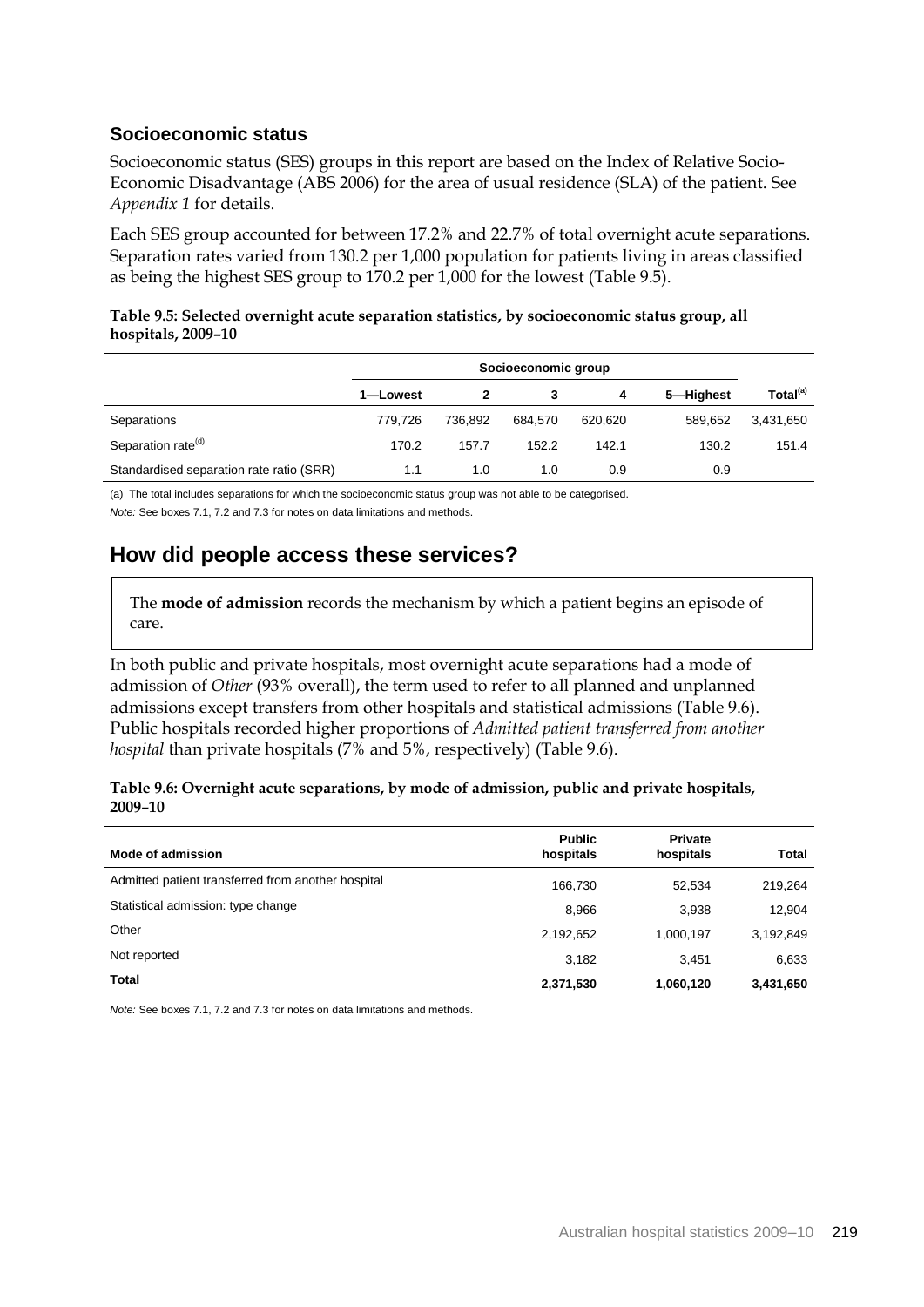# **Why did people receive the care?**

The reason that a patient receives admitted patient care can be described in terms of the principal diagnosis. The **principal diagnosis** is the diagnosis established after study to be chiefly responsible for occasioning the episode of admitted patient care.

## **Principal diagnosis**

Overall, half of all overnight acute separations in 2009–10 had a principal diagnosis from one of five ICD-10-AM chapters:

- *Diseases of the digestive system*
- *Diseases of the respiratory system*
- *Diseases of the circulatory system*
- *Pregnancy, childbirth and the puerperium*
- *Injury and poisoning*.

The relative distribution of separations by diagnosis chapter varied across public and private hospitals. For *Certain infectious and parasitic diseases*, 87% of overnight separations were in public hospitals. For *Diseases of the musculoskeletal system and connective tissue*, the majority of separations were in private hospitals (61%) (Table 9.7).

The most common principal diagnosis (at the 3-character level) reported for overnight separations was *Pain in throat and chest*, which accounted for 2.4% of overnight acute separations in public hospitals and 1.3% in private hospitals. The 20 most common principal diagnoses included several childbirth-related and heart-related conditions, as well as chronic conditions such as *Type 2 diabetes mellitus* and *Other chronic obstructive pulmonary disease* (Table 9.8).

Comparing this table with Table 8.8, it can be seen that the top 20 principal diagnoses for overnight acute separations and same-day acute separations are different, suggesting that there are differences in the types of conditions that are most commonly treated on an overnight basis compared with those that are not.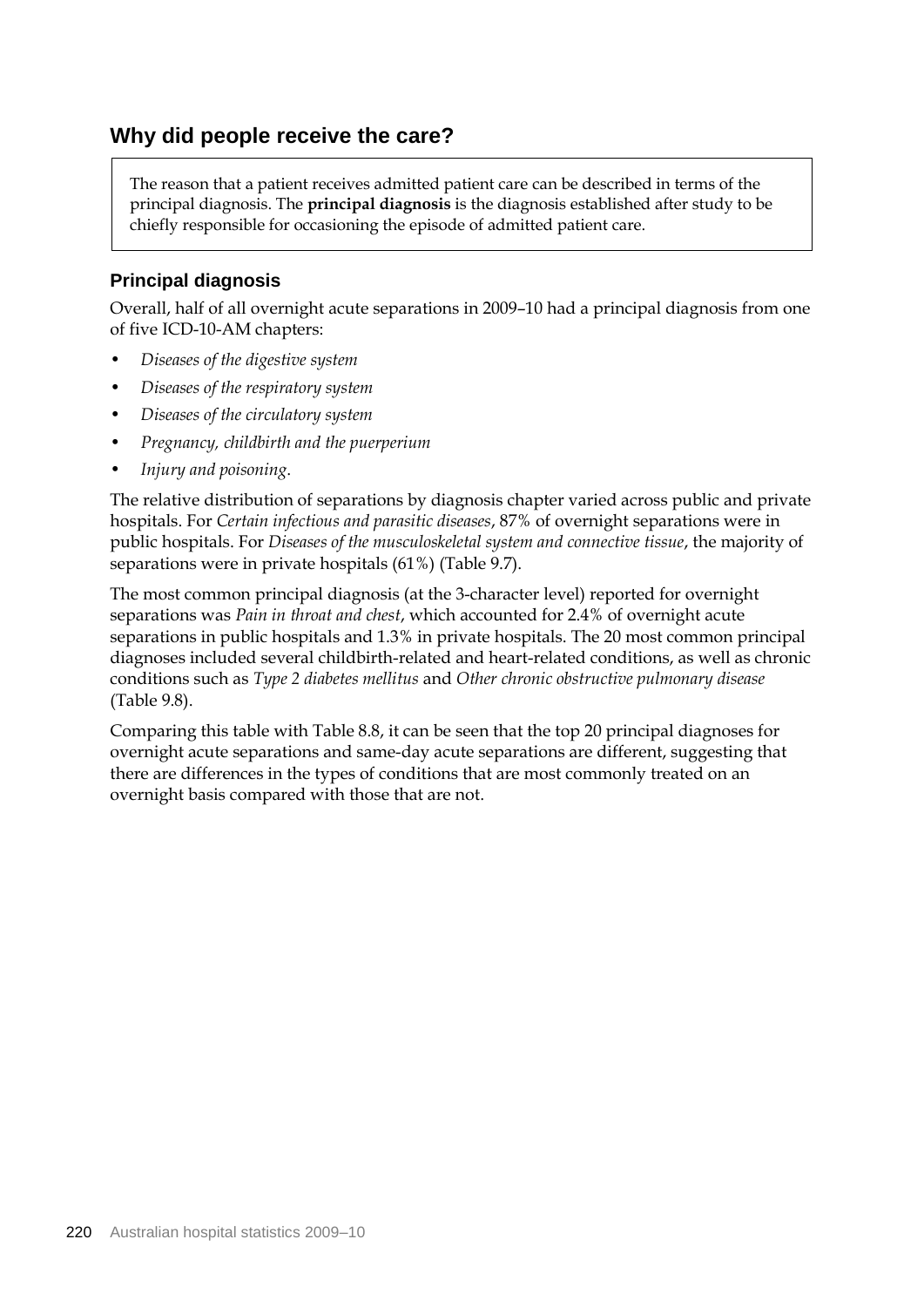#### **Table 9.7: Overnight acute separations, by principal diagnosis in ICD-10-AM chapters, public and private hospitals, 2009–10**

|              |                                                                                                        | <b>Public</b> | <b>Private</b> |              |
|--------------|--------------------------------------------------------------------------------------------------------|---------------|----------------|--------------|
|              | Principal diagnosis chapter                                                                            | hospitals     | hospitals      | <b>Total</b> |
| A00-B99      | Certain infectious and parasitic diseases                                                              | 75,714        | 11,186         | 86,900       |
| C00-D48      | Neoplasms                                                                                              | 129,057       | 104,181        | 233,238      |
| D50-D89      | Diseases of the blood and blood-forming organs and certain<br>disorders involving the immune mechanism | 23,166        | 6,986          | 30,152       |
|              |                                                                                                        |               |                |              |
| E00-E90      | Endocrine, nutritional and metabolic diseases                                                          | 59,941        | 29,703         | 89,644       |
| F00-F99      | Mental and behavioural disorders                                                                       | 130,267       | 35,943         | 166,210      |
| G00-G99      | Diseases of the nervous system                                                                         | 63,214        | 57,080         | 120,294      |
| H00-H59      | Diseases of the eye and adnexa                                                                         | 11,120        | 9,886          | 21,006       |
| H60-H95      | Diseases of the ear and mastoid process                                                                | 12,729        | 6,017          | 18,746       |
| $IOO-I99$    | Diseases of the circulatory system                                                                     | 241,421       | 104,016        | 345,437      |
| $JOO - J99$  | Diseases of the respiratory system                                                                     | 236,400       | 70,987         | 307,387      |
| K00-K93      | Diseases of the digestive system                                                                       | 222,578       | 101,524        | 324,102      |
| L00-L99      | Diseases of the skin and subcutaneous tissue                                                           | 62,123        | 13,584         | 75,707       |
| M00-M99      | Diseases of the musculoskeletal system and connective tissue                                           | 103,356       | 161,275        | 264,631      |
| N00-N99      | Diseases of the genitourinary system                                                                   | 119,428       | 72,488         | 191,916      |
| O00-O99      | Pregnancy, childbirth and the puerperium                                                               | 259,027       | 95,480         | 354,507      |
| P00-P96      | Certain conditions originating in the perinatal period                                                 | 41,795        | 11,208         | 53,003       |
| $Q00 - Q99$  | Congenital malformations, deformations and chromosomal<br>abnormalities                                | 12,472        | 4,098          | 16,570       |
| R00-R99      | Symptoms, signs and abnormal clinical and laboratory findings, not<br>elsewhere classified             | 209,573       | 55,420         | 264,993      |
| S00-T98      | Injury, poisoning and certain other consequences of external causes                                    | 303,559       | 71,955         | 375,514      |
| Z00-Z99      | Factors influencing health status and contact with health services                                     | 54,340        | 35,709         | 90,049       |
|              | Not reported                                                                                           | 250           | 1,394          | 1,644        |
| <b>Total</b> |                                                                                                        | 2,371,530     | 1,060,120      | 3,431,650    |

*Note:* See boxes 7.1, 7.2 and 7.3 for notes on data limitations and methods. Additional information by state and territory is available in tables S9.1 and S9.2 at the end of this chapter.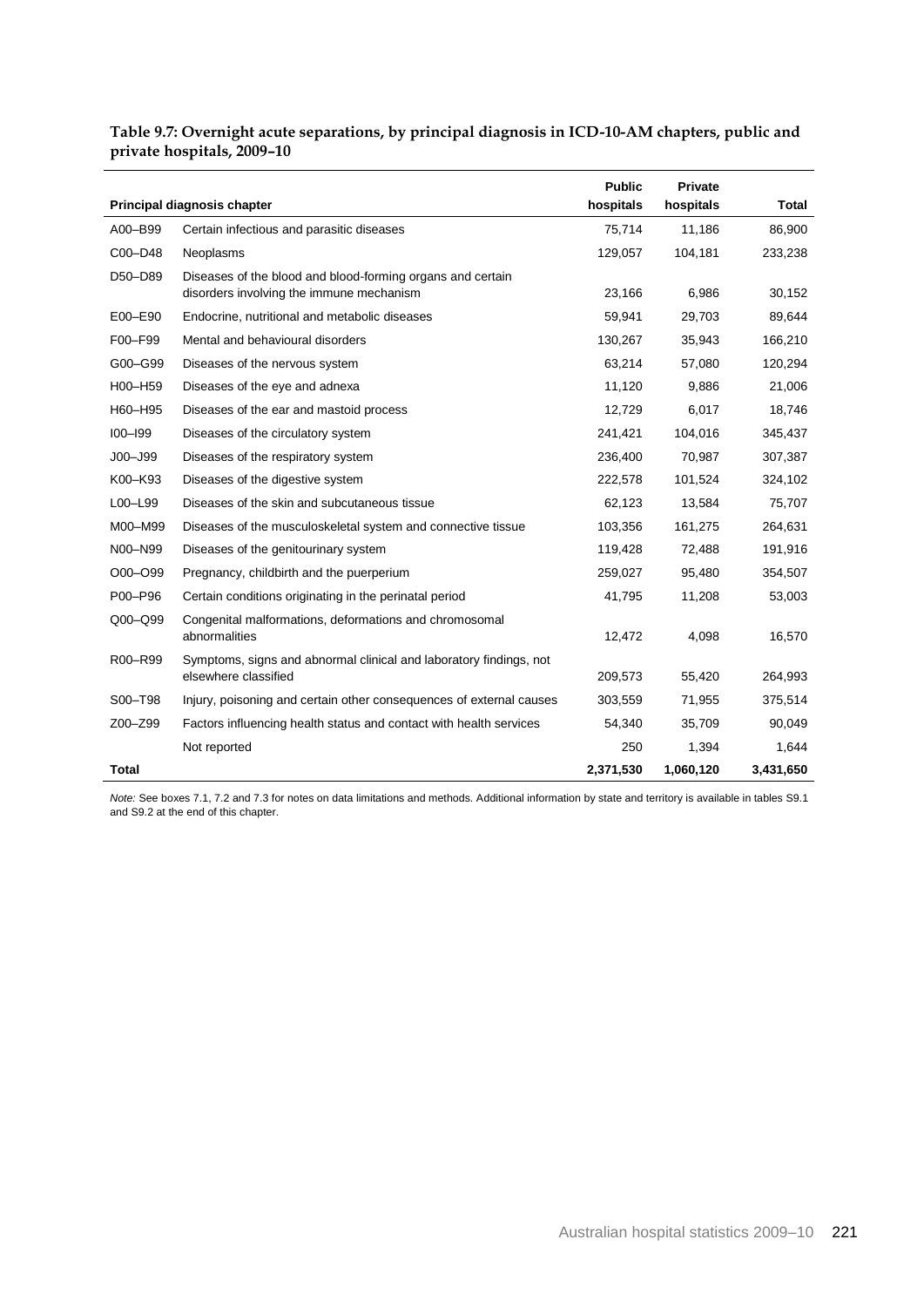|                 | <b>Principal diagnosis</b>                                        | <b>Public</b><br>hospitals | <b>Private</b><br>hospitals | Total     |
|-----------------|-------------------------------------------------------------------|----------------------------|-----------------------------|-----------|
| <b>R07</b>      | Pain in throat and chest                                          | 57,611                     | 13,377                      | 70,988    |
| G47             | Sleep disorders                                                   | 15,178                     | 44,138                      | 59,316    |
| K80             | Cholelithiasis                                                    | 35,037                     | 18,517                      | 53,554    |
| J18             | Pneumonia, organism unspecified                                   | 44,798                     | 8,691                       | 53,489    |
| J44             | Other chronic obstructive pulmonary disease                       | 44,642                     | 6,762                       | 51,404    |
| <b>I20</b>      | Angina pectoris                                                   | 33,562                     | 14,924                      | 48,486    |
| 121             | Acute myocardial infarction                                       | 38,621                     | 7,971                       | 46,592    |
| Z38             | Liveborn infants according to place of birth                      | 32,197                     | 12,639                      | 44,836    |
| O70             | Perineal laceration during delivery                               | 34,452                     | 7,826                       | 42,278    |
| R <sub>10</sub> | Abdominal and pelvic pain                                         | 14,459                     | 27,761                      | 42,220    |
| M17             | Gonarthrosis [arthrosis of knee]                                  | 31,132                     | 8,927                       | 40,059    |
| 150             | <b>Heart failure</b>                                              | 30,052                     | 8,908                       | 38,960    |
| N39             | Other disorders of urinary system                                 | 31,804                     | 6,070                       | 37,874    |
| L <sub>03</sub> | Cellulitis                                                        | 15,265                     | 20,520                      | 35,785    |
| K40             | Inguinal hernia                                                   | 24,025                     | 11,308                      | 35,333    |
| 148             | Atrial fibrillation and flutter                                   | 19,994                     | 14,329                      | 34,323    |
| O34             | Maternal care for known or suspected abnormality of pelvic organs | 13,470                     | 19,095                      | 32,565    |
| J35             | Chronic diseases of tonsils and adenoids                          | 24,849                     | 7,596                       | 32,445    |
| E11             | Type 2 diabetes mellitus                                          | 20,959                     | 9,749                       | 30,708    |
| T81             | Complications of procedures, not elsewhere classified             | 24,015                     | 5,684                       | 29,699    |
|                 | Other                                                             | 1,785,408                  | 785,328                     | 2,570,736 |
| Total           |                                                                   | 2,371,530                  | 1,060,120                   | 3,431,650 |

**Table 9.8: Separations for the top 20 principal diagnoses in 3-character ICD-10-AM groupings with the highest number of overnight acute separations, public and private hospitals, 2009–10**

*Note:* See boxes 7.1, 7.2 and 7.3 for notes on data limitations and methods. Additional information by state and territory is available in tables S9.3 and S9.4 at the end of this chapter.

# **How urgent was the care?**

Admissions to hospital can be categorised as *Emergency* (required within 24 hours) or *Elective* (required at some stage beyond 24 hours). Emergency/elective status is not assigned for some admissions (for example, obstetric care and planned care, such as dialysis). This section classifies separations as *Emergency* or *Non-emergency* (includes elective and other planned care).

Table 9.9 presents information on the urgency of admission by overnight status and the broad category of admitted patient service (*Childbirth*, *Specialist mental health*, *Surgical*, *Medical* and *Other*). See the section *What care was provided?* for more information on these broad categories of service.

In 2009–10, about 48% of overnight acute separations were *Emergency* admissions, with about 90% of these occurring in public hospitals. Nearly 41% of overnight acute separations were *Non-emergency* admissions, and over half of these occurred in private hospitals (Table 9.9).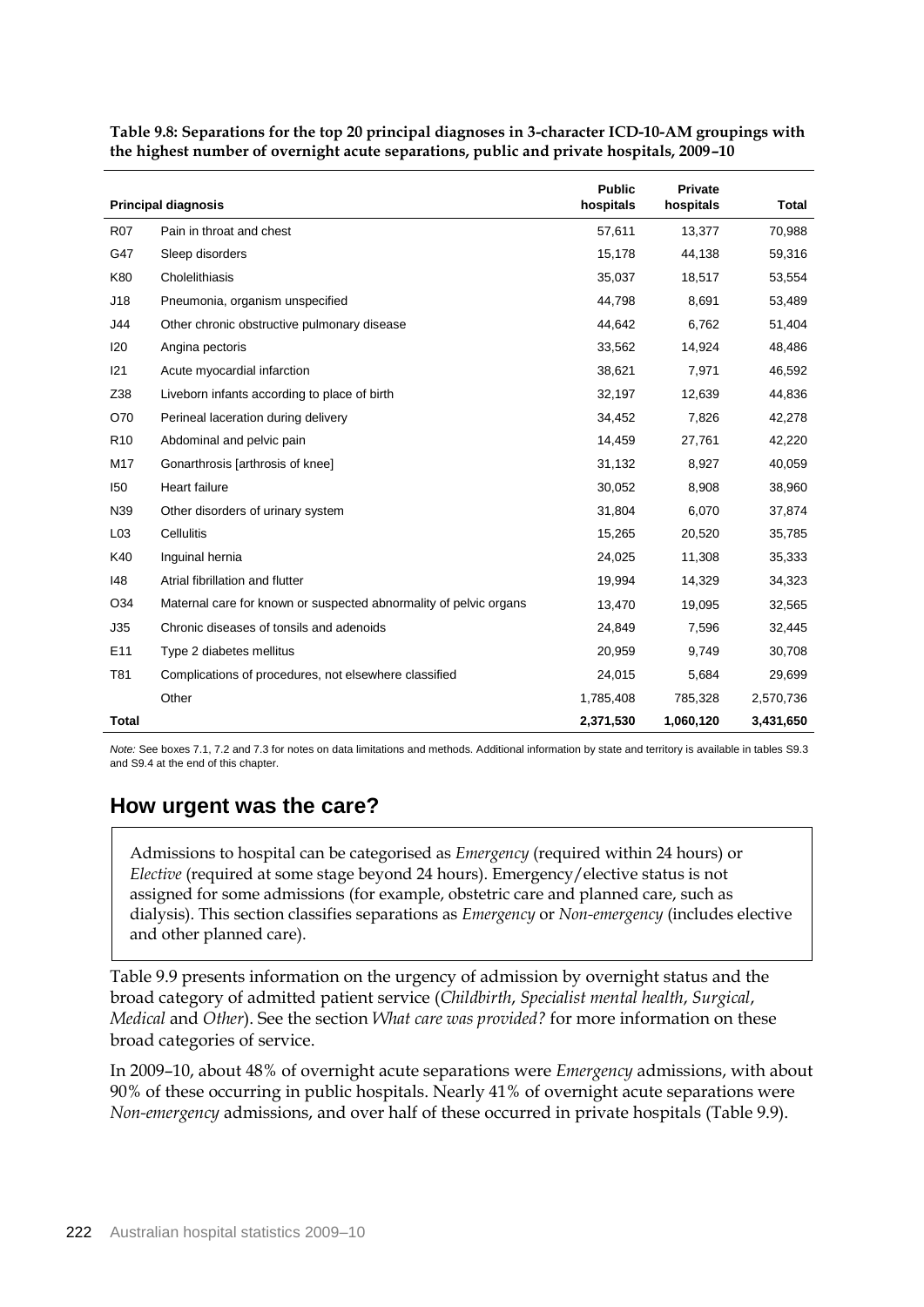|                          | Public hospitals <sup>(a)</sup> |                      | <b>Private hospitals</b> |                      |                    | <b>Total</b>         |  |
|--------------------------|---------------------------------|----------------------|--------------------------|----------------------|--------------------|----------------------|--|
|                          | <b>Separations</b>              | Per cent<br>(column) | <b>Separations</b>       | Per cent<br>(column) | <b>Separations</b> | Per cent<br>(column) |  |
| Childbirth               | 204,089                         | 8.6                  | 84,167                   | 7.9                  | 288,256            | 8.4                  |  |
| Specialist mental health | 81,610                          | 3.4                  | 29,230                   | 2.8                  | 110,840            | 3.2                  |  |
| Emergency                |                                 |                      |                          |                      |                    |                      |  |
| Surgical                 | 209,423                         | 8.8                  | 29,999                   | 2.8                  | 239,422            | 7.0                  |  |
| Medical                  | 1,208,842                       | 51.0                 | 123,875                  | 11.7                 | 1,332,717          | 38.8                 |  |
| Other                    | 51,062                          | 2.2                  | 10,120                   | 1.0                  | 61,182             | 1.8                  |  |
| Non-emergency            |                                 |                      |                          |                      |                    |                      |  |
| Surgical                 | 328,407                         | 13.8                 | 522,273                  | 49.3                 | 850,680            | 24.8                 |  |
| Medical                  | 265,575                         | 11.2                 | 221,520                  | 20.9                 | 487,095            | 14.2                 |  |
| Other                    | 22,522                          | 0.9                  | 38,936                   | 3.7                  | 61.458             | 1.8                  |  |
| Total                    | 2,371,530                       | 100                  | 1,060,120                | 100                  | 3,431,650          | 100                  |  |

**Table 9.9: Overnight acute separations by broad category of service, public and private hospitals, states and territories, 2009–10** 

(a) For 2009–10, Tasmania was unable to fully indentify specialised psychiatric care days in public acute hospitals due to the implementation of a new information system. Tasmanian public acute hospitals accounted for about 2,000 overnight acute separations with specialised mental health care in 2008–09.

*Note:* See boxes 7.1, 7.2 and 7.3 for notes on data limitations and methods. Additional information by state and territory is available in Table S9.5 at the end of this chapter.

# **What care was provided?**

The care that a patient received can be described in a variety of ways. This section presents information on overnight acute separations describing care by:

- the broad category of service—*Childbirth*, *Specialist mental health*, *Medical* (not involving a procedure), *Surgical* (involving an operating room procedure) or *Other* (involving a non-operating room procedure, such as endoscopy) See *Chapter 7* for more information.
- Major Diagnostic Categories and Australian Refined Diagnosis Related Groups (AR-DRGs)—based on the AR-DRG classification of acute care separations
- the type of surgical or other procedure undertaken.

## **Broad categories of service**

In 2009–10, about 53% of same-day acute separations were reported as *Medical,* 32% were *Surgical* and 4% were *Other* care (excluding *Childbirth* and *Specialist mental health*, Table 9.9)*.*  The majority of *Medical* care occurred in public hospitals (81%), as did the majority of *Surgical* care (60%). *Childbirth* admissions accounted for about 8% of overnight acute separations and *Specialist mental health* accounted for about 3%. For 2009–10, Tasmania was unable to fully indentify specialised psychiatric care days in public acute hospitals which accounted for about 1,900 sameday acute separations with specialised mental health care in 2008–09.

## **Major Diagnostic Categories**

Table 9.10 presents overnight acute separations by Major Diagnostic Categories (MDCs) for public and private hospitals.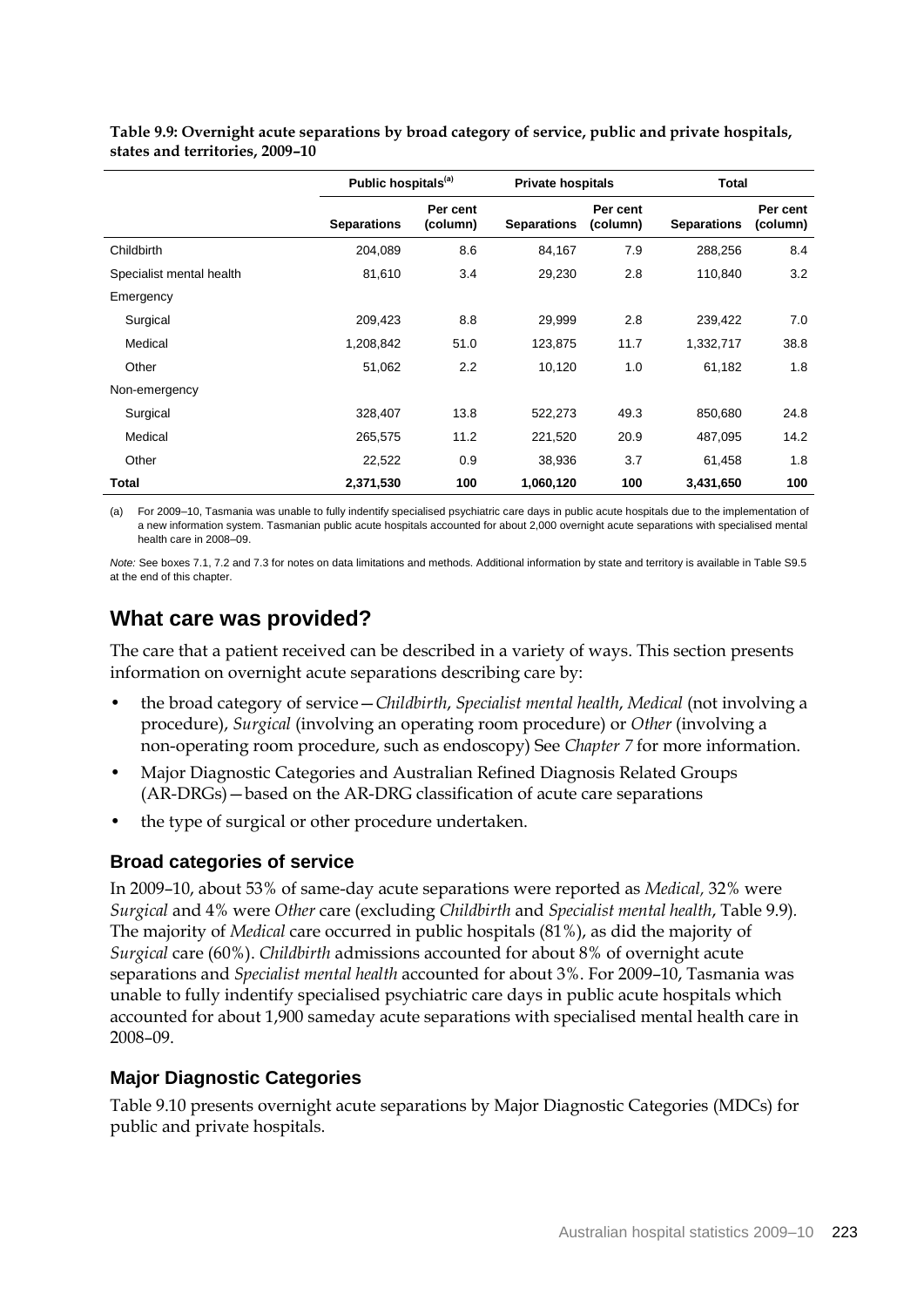*Diseases and disorders of the musculoskeletal system and connective tissue* accounted for almost 13% of total overnight acute separations for the combined public and private sectors, with just over half of this activity occurring in public hospitals. For *Diseases and disorders of the kidney and urinary tract*, almost 72% of the separations were in public hospitals.

|       |                                                                                              | <b>Public</b> | Private   |             |
|-------|----------------------------------------------------------------------------------------------|---------------|-----------|-------------|
|       | <b>Major Diagnostic Category</b>                                                             | hospitals     | hospitals | Total       |
| PR.   | Pre-MDC (tracheostomies, transplants, ECMO)                                                  | 12,145        | 1,457     | 13,602      |
| 01    | Diseases and disorders of the nervous system                                                 | 151,486       | 32,439    | 183,925     |
| 02    | Diseases and disorders of the eye                                                            | 17,033        | 12,047    | 29,080      |
| 03    | Diseases and disorders of the ear, nose, mouth and throat                                    | 99,420        | 62,808    | 162,228     |
| 04    | Diseases and disorders of the respiratory system                                             | 231,067       | 83,564    | 314,631     |
| 05    | Diseases and disorders of the circulatory system                                             | 289,461       | 117,815   | 407,276     |
| 06    | Diseases and disorders of the digestive system                                               | 260,767       | 109,630   | 370,397     |
| 07    | Diseases and disorders of the hepatobiliary system and pancreas                              | 74,710        | 30,087    | 104,797     |
| 08    | Diseases and disorders of the musculoskeletal system and connective                          |               |           |             |
|       | tissue                                                                                       | 236,155       | 207,187   | 443,342     |
| 09    | Diseases and disorders of the skin, subcutaneous tissue and breast                           | 95,741        | 52,638    | 148,379     |
| 10    | Endocrine, nutritional and metabolic diseases and disorders                                  | 52,676        | 28,765    | 81,441      |
| 11    | Diseases and disorders of the kidney and urinary tract                                       | 103,228       | 40,633    | 143,861     |
| 12    | Diseases and disorders of the male reproductive system                                       | 20,712        | 25,768    | 46,480      |
| 13    | Diseases and disorders of the female reproductive system                                     | 43,153        | 41,538    | 84,691      |
| 14    | Pregnancy, childbirth and puerperium                                                         | 265,960       | 97,202    | 363,162     |
| 15    | Newborns and other neonates                                                                  | 60,992        | 18,002    | 78,994      |
| 16    | Diseases and disorders of the blood and blood-forming organs, and<br>immunological disorders | 25,774        | 7,462     | 33,236      |
| 17    | Neoplastic disorders (haematological and solid neoplasms)                                    | 20,100        | 11,669    | 31,769      |
| 18    | Infectious and parasitic diseases                                                            | 49,022        | 11,050    | 60,072      |
| 19    | Mental diseases and disorders                                                                | 98,833        | 29,136    | 127,969     |
| 20    | Alcohol/drug use and alcohol/drug induced organic mental disorders                           | 24,342        | 6,581     | 30,923      |
| 21    | Injuries, poisoning and toxic effects of drugs                                               | 94,703        | 15,124    | 109,827     |
| 22    | <b>Burns</b>                                                                                 | 5,455         | 194       | 5,649       |
| 23    | Factors influencing health status and other contacts with health                             |               |           |             |
|       | services                                                                                     | 34,319        | 12,904    | 47,223      |
| ED    | Error DRGs <sup>(b)</sup>                                                                    | 4,276         | 4,420     | 8,696       |
|       | Surgical                                                                                     | 602,248       | 589,341   | 1,191,589   |
|       | Medical                                                                                      | 1,695,663     | 421,722   | 2, 117, 385 |
|       | Other                                                                                        | 73,619        | 49,057    | 122,676     |
| Total |                                                                                              | 2,371,530     | 1,060,120 | 3.431.650   |

| Table 9.10: Overnight acute separations, by Major Diagnostic Category, AR-DRG version 5.2, |
|--------------------------------------------------------------------------------------------|
| public and private hospitals, 2009–10                                                      |

*Note:* See boxes 7.1, 7.2 and 7.3 for notes on data limitations and methods. Additional information by state and territory is available in tables S9.6 and S9.7 at the end of this chapter.

*Abbreviations:* DRG—Diagnosis Related Group; ECMO—extracorporeal membrane oxygenation; MDC—Major Diagnostic Category.

## **Most common AR-DRGs**

In 2009–10, the 20 most common AR-DRGs accounted for about one quarter of overnight acute separations. Childbirth-related AR-DRGs were the three most common overnight acute separations, and the top 20 included several heart- and respiratory-related AR-DRGs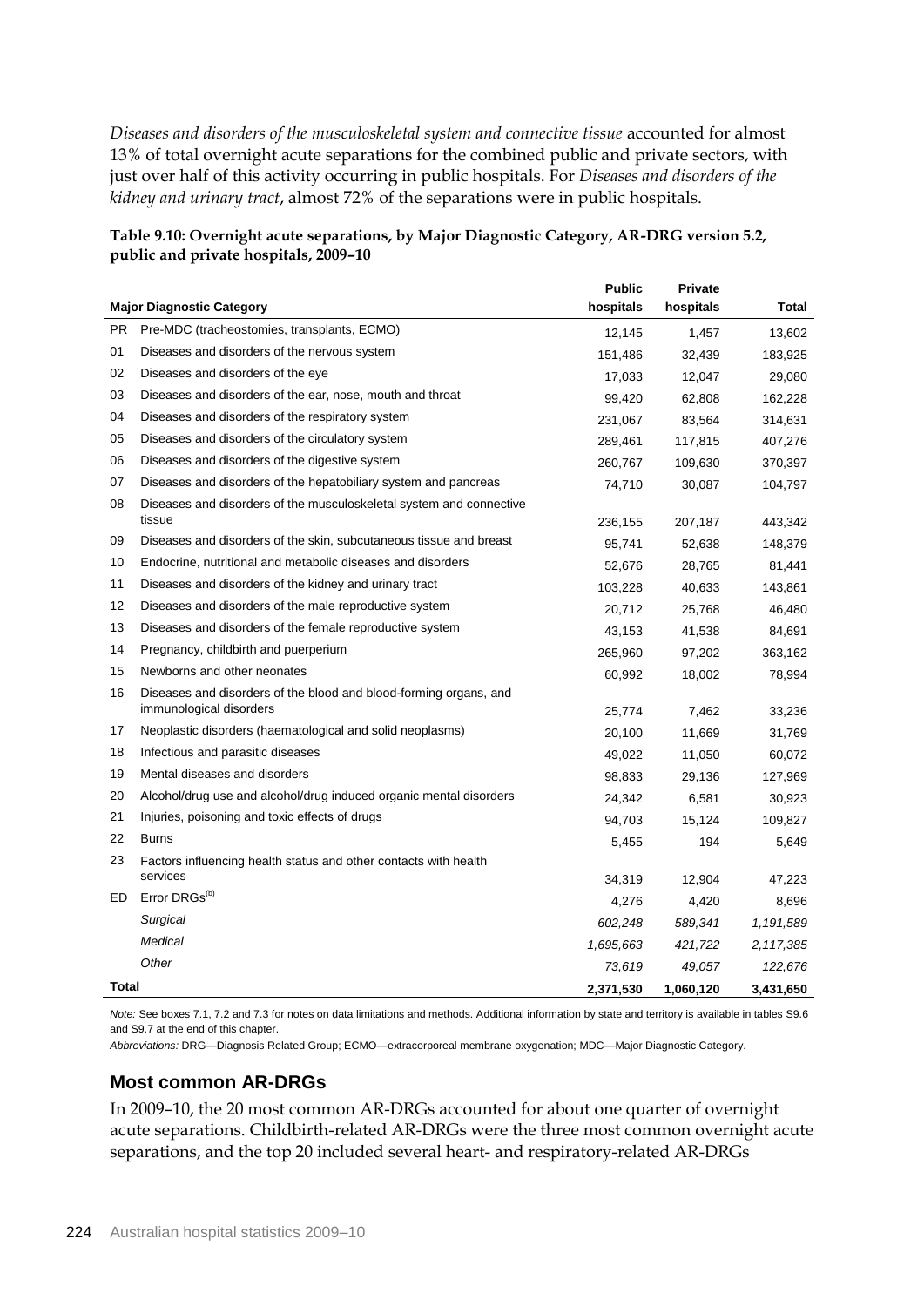(Table 9.11). Public hospitals provided the majority of separations for childbirth and *Chest pain*. Private hospitals provided the majority of separations for AR-DRGs such as *Sleep apnoea*, *Knee replacement and reattachment* and *Other shoulder procedures*.

**Table 9.11: Separations for the top 20 AR-DRGs version 5.2 with the highest number of overnight acute separations, public and private hospitals, 2009–10** 

|                   |                                                                                                 | <b>Public</b> | Private   |              |
|-------------------|-------------------------------------------------------------------------------------------------|---------------|-----------|--------------|
| <b>AR-DRG</b>     |                                                                                                 | hospitals     | hospitals | <b>Total</b> |
| O60B              | Vaginal delivery W/O catastrophic or severe CC                                                  | 101,791       | 37,778    | 139,569      |
| <b>P67D</b>       | Neonate, admwt >2499 g W/O significant or procedure w/o problem                                 | 44,393        | 30,014    | 74,407       |
| O <sub>0</sub> 1C | Caesarean delivery W/O catastrophic or severe CC                                                | 54,457        | 8,777     | 63,234       |
| F74Z              | Chest pain                                                                                      | 46,109        | 9,425     | 55,534       |
| G67B              | Oesophagitis, gastroent & misc digestive systm disorders age>9 W/O<br>catastrophic or severe CC | 6,776         | 39,072    | 45,848       |
| E63Z              | Sleep apnoea                                                                                    | 39,413        | 5,781     | 45,194       |
| <b>J64B</b>       | Cellulitis (age >59 W/O catastrophic or severe CC) or age <60                                   | 31,729        | 6,888     | 38,617       |
| <b>O66A</b>       | Antenatal and other obstetric admission                                                         | 13,162        | 25,282    | 38,444       |
| 104Z              | Knee replacement and reattachment                                                               | 20,357        | 17,098    | 37,455       |
| <b>H08B</b>       | Laparoscopic cholecystectomy W/O closed CDE W/O catastrophic or                                 |               |           |              |
|                   | severe CC                                                                                       | 6,208         | 29,860    | 36,068       |
| 116Z              | Other shoulder procedures                                                                       | 14,820        | 19,026    | 33,846       |
| D11Z              | Tonsillectomy and/or adenoidectomy                                                              | 17,906        | 13,458    | 31,364       |
| <b>U63B</b>       | Major affective disorders age <70 W/O catastrophic or severe CC                                 | 12,440        | 18,723    | 31,163       |
| G09Z              | Inguinal and femoral hernia procedures age >0                                                   | 26,185        | 4,109     | 30,294       |
| G66B              | Abdominal pain or mesenteric adenitis W/O CC                                                    | 21,423        | 8,858     | 30,281       |
| O60C              | Vaginal delivery single uncomplicated W/O other condition                                       | 23,988        | 5,682     | 29,670       |
| <b>F71B</b>       | Non-major arrhythmia and conduction disorders W/O catastrophic or                               |               |           |              |
|                   | severe CC                                                                                       | 21,849        | 6,929     | 28,778       |
| E62C              | Respiratory infections/inflammations W/O CC                                                     | 24,160        | 4,296     | 28,456       |
| E65B              | Chronic obstructive airways disease W/O catastrophic or severe CC                               | 23,842        | 4,185     | 28,027       |
| 168B              | Non-surgical spinal disorders W/O CC                                                            | 18,494        | 8,807     | 27,301       |
|                   | Other                                                                                           | 1,802,028     | 756,072   | 2,558,100    |
| Total             |                                                                                                 | 2,371,530     | 1,060,120 | 3,431,650    |

*Note:* See boxes 7.1, 7.2 and 7.3 for notes on data limitations and methods. Additional information by state and territory is available in tables S9.8 and S9.9 at the end of this chapter.

*Abbreviations:* admwt—admission weight; CC—complications and comorbidities; CDE—common duct exploration; g—grams; W—with; W/O—without.

#### **Procedures**

A **procedure** is defined as a clinical intervention that is surgical in nature, carries a procedural risk, carries an anaesthetic risk, requires specialised training and/or requires special facilities or equipment available only in an acute care setting (HDSC 2008).

Procedures therefore encompass surgical procedures and non-surgical investigative and therapeutic procedures such as X-rays and chemotherapy. Client support interventions that are neither investigative nor therapeutic (such as anaesthesia) are also included.

In 2009–10, nearly 7.3 million procedures were reported for overnight acute separations, about 4.4 million in the public sector and 2.9 million in the private sector. Public hospitals accounted for 61% of the overnight acute separations for which a procedure was reported,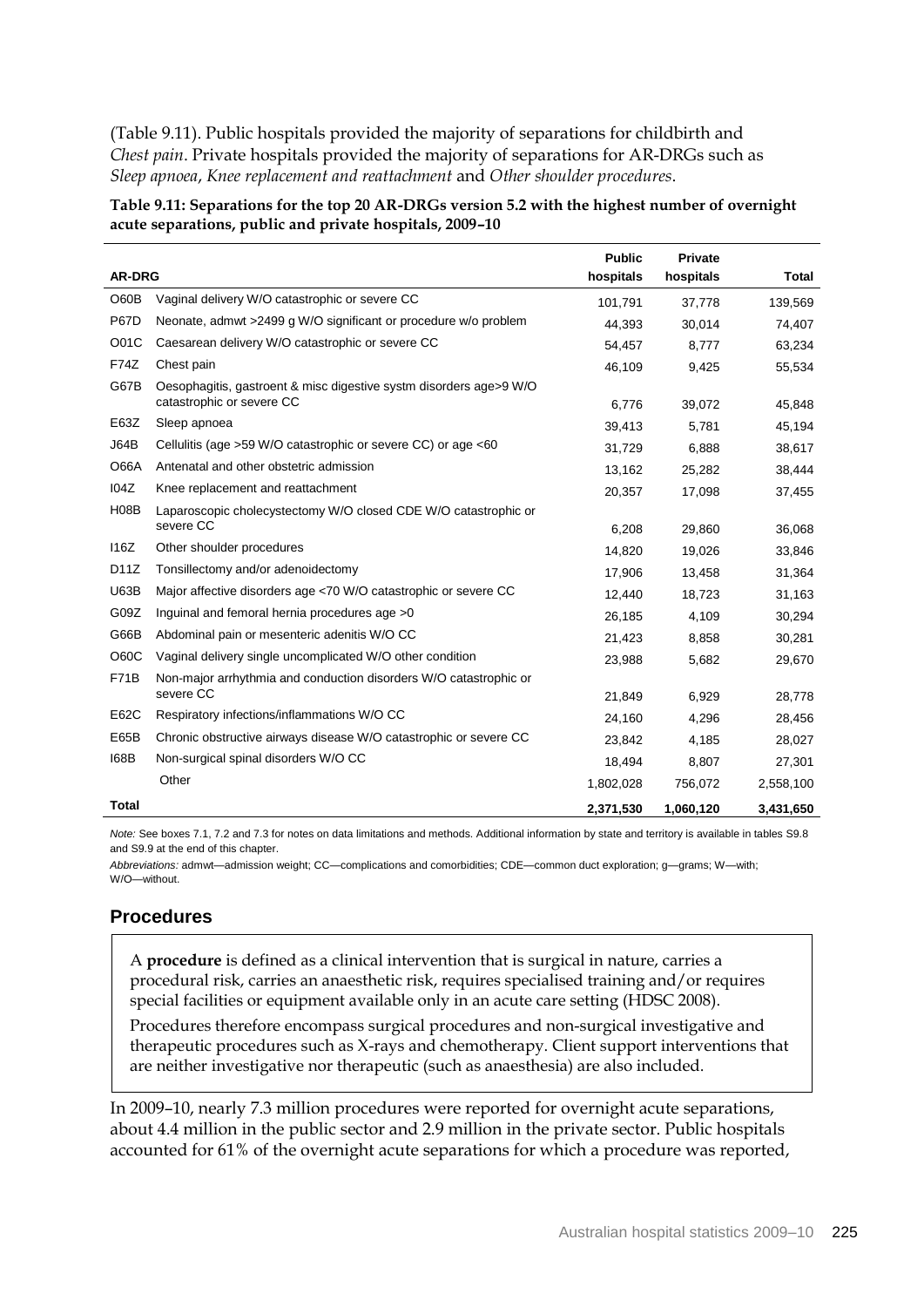although they accounted for 69% of the separations overall (Table 9.12). In public hospitals, 70% of overnight acute separations involved a procedure (1.6 million). In contrast, 89% of overnight acute separations in private hospitals involved a procedure (0.9 million).

|                           |                                                         | <b>Public</b> | <b>Private</b> |              |
|---------------------------|---------------------------------------------------------|---------------|----------------|--------------|
| <b>Procedure chapters</b> |                                                         | hospitals     | hospitals      | <b>Total</b> |
| $1 - 86$                  | Procedures on nervous system                            | 45,731        | 43,805         | 89,536       |
| 110-129                   | Procedures on endocrine system                          | 6,800         | 7,297          | 14,097       |
| 160-256                   | Procedures on eye and adnexa                            | 12,288        | 10,845         | 23,133       |
| 300-333                   | Procedures on ear and mastoid process                   | 9,296         | 8,127          | 17,423       |
| 370-422                   | Procedures on nose, mouth and pharynx                   | 40,925        | 49,666         | 90,591       |
| 450-490                   | Dental services                                         | 5,663         | 3,431          | 9,094        |
| 520-570                   | Procedures on respiratory system                        | 83,224        | 26,314         | 109,538      |
| 600-777                   | Procedures on cardiovascular system                     | 141,711       | 93,645         | 235,356      |
| 800-817                   | Procedures on blood and blood-forming organs            | 21,421        | 15,944         | 37,365       |
| 850-1011                  | Procedures on digestive system                          | 204,142       | 145,210        | 349,352      |
| 1040-1129                 | Procedures on urinary system                            | 77,235        | 50,482         | 127,717      |
| 1160-1203                 | Procedures on male genital organs                       | 18,090        | 27,625         | 45,715       |
| 1240-1299                 | Gynaecological procedures                               | 47,455        | 42,022         | 89,477       |
| 1330-1347                 | Obstetric procedures                                    | 182,034       | 82,252         | 264,286      |
| 1360-1579                 | Procedures on musculoskeletal system                    | 177,577       | 182,002        | 359,579      |
| 1600-1718                 | Dermatological and plastic procedures                   | 99,646        | 50,376         | 150,022      |
| 1740-1759                 | Procedures on breast                                    | 11,484        | 20,686         | 32,170       |
| 1786-1799                 | Radiation oncology procedures                           | 7,912         | 2,710          | 10,622       |
| 1820-1922                 | Non-invasive, cognitive and other interventions, n.e.c. | 1,396,282     | 852,527        | 2,248,809    |
| 1940-2016                 | Imaging services                                        | 422,701       | 112,723        | 535,424      |
|                           | Procedures reported                                     | 4,418,944     | 2,869,329      | 7,288,273    |
|                           | Separations with no procedure reported                  | 709,219       | 120,909        | 830,128      |
|                           | <b>Total overnight separations</b>                      | 2,371,530     | 1,060,120      | 3,431,650    |

| Table 9.12: Overnight acute separations <sup>(a)</sup> , by procedure in ACHI chapters, public and private |  |
|------------------------------------------------------------------------------------------------------------|--|
| hospitals, 2009–10                                                                                         |  |

(a) A separation is counted once for the group if it has at least one procedure reported within the group. As more than one procedure can be reported for each separation, the data are not additive and therefore the totals in the tables may not equal the sum of counts in the rows.

*Note:* See boxes 7.1, 7.2 and 7.3 for notes on data limitations and methods. Additional information by state and territory is available in tables S9.10 and S9.11 at the end of this chapter.

*Abbreviation:* n.e.c.—not elsewhere classified.

In 2009–10, *General allied health interventions*, which includes physiotherapy and other rehabilitation procedures or interventions was the most common procedure block reported for overnight acute separations. *Cerebral anaesthesia* (general anaesthesia) was the next most frequently reported procedure block, reflecting the fact that it is a companion procedure for many other procedures (Table 9.13).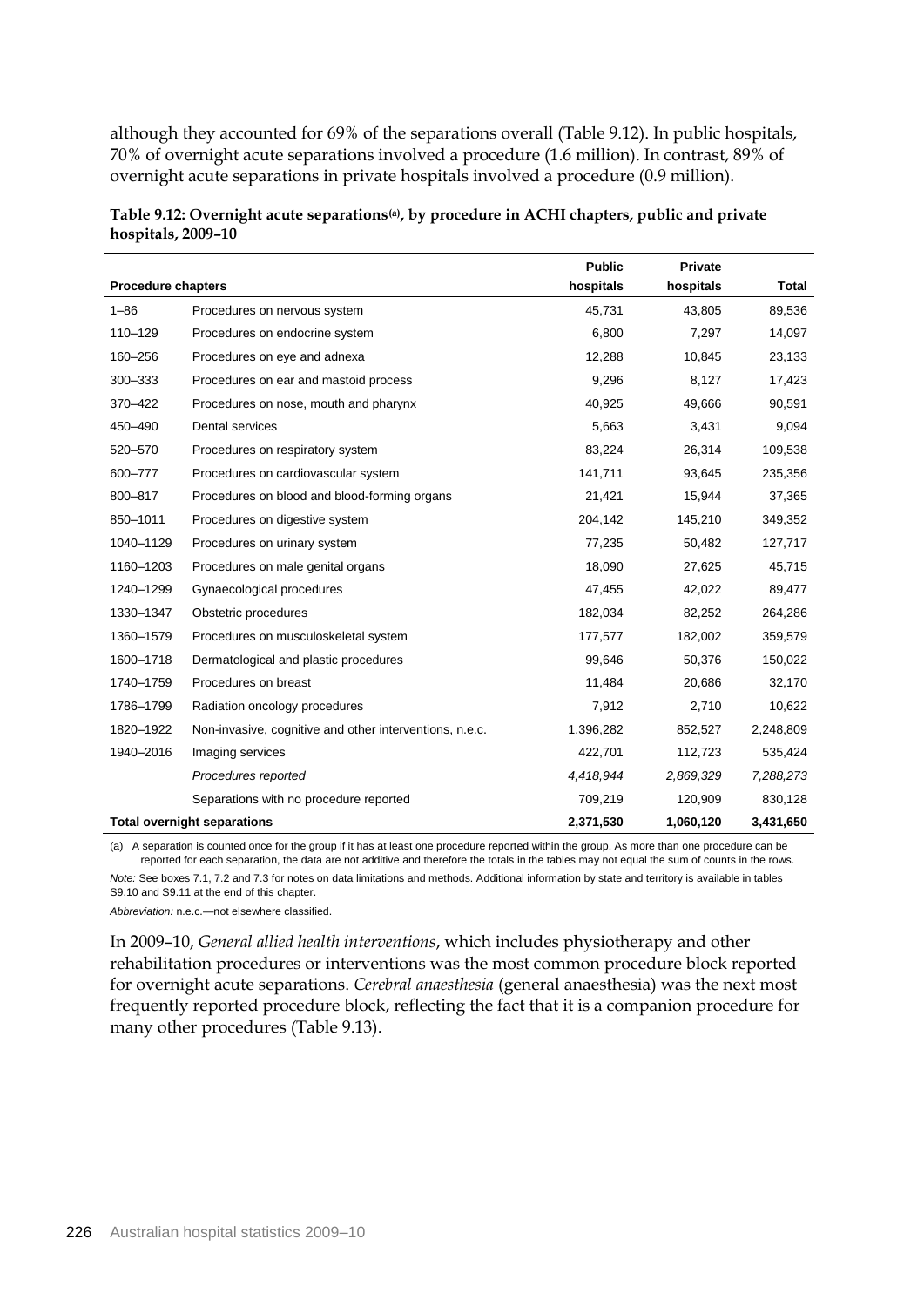|      |                                                                | <b>Public</b> | <b>Private</b> |                      |
|------|----------------------------------------------------------------|---------------|----------------|----------------------|
|      | <b>Procedure block</b>                                         | hospitals     | hospitals      | Total <sup>(a)</sup> |
| 1910 | Generalised allied health interventions                        | 908,088       | 345,604        | 1,253,692            |
| 1916 | Cerebral anaesthesia                                           | 635,672       | 603,732        | 1,239,404            |
| 1909 | Conduction anaesthesia                                         | 116,020       | 123,978        | 239,998              |
| 1893 | Transfusion of blood and gamma globulin                        | 130,919       | 57,487         | 188,406              |
| 1952 | Computerised tomography of brain                               | 157,169       | 19,360         | 176,529              |
| 1912 | Postprocedural analgesia                                       | 49,788        | 58,071         | 107,859              |
| 1920 | Administration of pharmacotherapy                              | 74,034        | 28,340         | 102,374              |
| 1963 | Computerised tomography of abdomen and pelvis                  | 83,527        | 17,095         | 100,622              |
| 1340 | Caesarean section                                              | 58,410        | 35,787         | 94,197               |
| 1344 | Postpartum suture                                              | 65,135        | 24,425         | 89,560               |
| 668  | Coronary angiography                                           | 41,423        | 37,481         | 78,904               |
| 1333 | Analgesia and anaesthesia during labour and delivery procedure | 47,906        | 29,196         | 77,102               |
| 1334 | Medical or surgical induction of labour                        | 49,720        | 23,657         | 73,377               |
| 1966 | Other computerised tomography                                  | 54,050        | 13,139         | 67,189               |
| 2015 | Magnetic resonance imaging                                     | 49,049        | 15,205         | 64,254               |
| 1335 | Medical or surgical augmentation of labour                     | 46,493        | 16,329         | 62,822               |
| 738  | Venous catheterisation                                         | 48,054        | 12,332         | 60,386               |
| 607  | Examination procedures on ventricle                            | 22,923        | 28,048         | 50,971               |
| 1828 | Sleep study                                                    | 7,237         | 42,270         | 49,507               |
| 965  | Cholecystectomy                                                | 28,061        | 20,735         | 48,796               |
|      | Other                                                          | 1,745,266     | 1,317,058      | 3,062,324            |
|      | Procedures reported                                            | 4,418,944     | 2,869,329      | 7,288,273            |
|      | Separations with no procedure reported                         | 709,219       | 120,909        | 830,128              |
|      | <b>Total separations</b>                                       | 2,371,530     | 1,060,120      | 3,431,650            |

**Table 9.13: Procedure statistics for the top 20 ACHI procedure blocks with the highest number of overnight acute separations, public and private hospitals, 2009–10** 

(a) As more than one procedure may be reported within each ACHI block, the total number of procedures may not sum to the total of the rows. *Note:* See boxes 7.1, 7.2 and 7.3 for notes on data limitations and methods. Additional information by state and territory is available in tables S9.12 and S9.13 at the end of this chapter.

# **How long did patients stay?**

The lengths of stay for overnight acute separations varied by the type of care received and between public and private hospitals. *Non-emergency* separations had longer lengths of stay in public hospitals than in private hospitals. *Childbirth*, *Specialist mental health* care and *Emergency* separations for *Medical* care had longer lengths of stay in private hospitals than in public hospitals (Table 9.14). For 2009–10, Tasmania was unable to fully indentify specialised psychiatric care days in public acute hospitals which accounted for about 2,000 overnight acute separations and 30,000 patient days with specialised mental health care in 2008–09. This will have resulted in those separations being included in another category (such as *Non-emergency Medical*) and may overestimate the average length of stay for that category.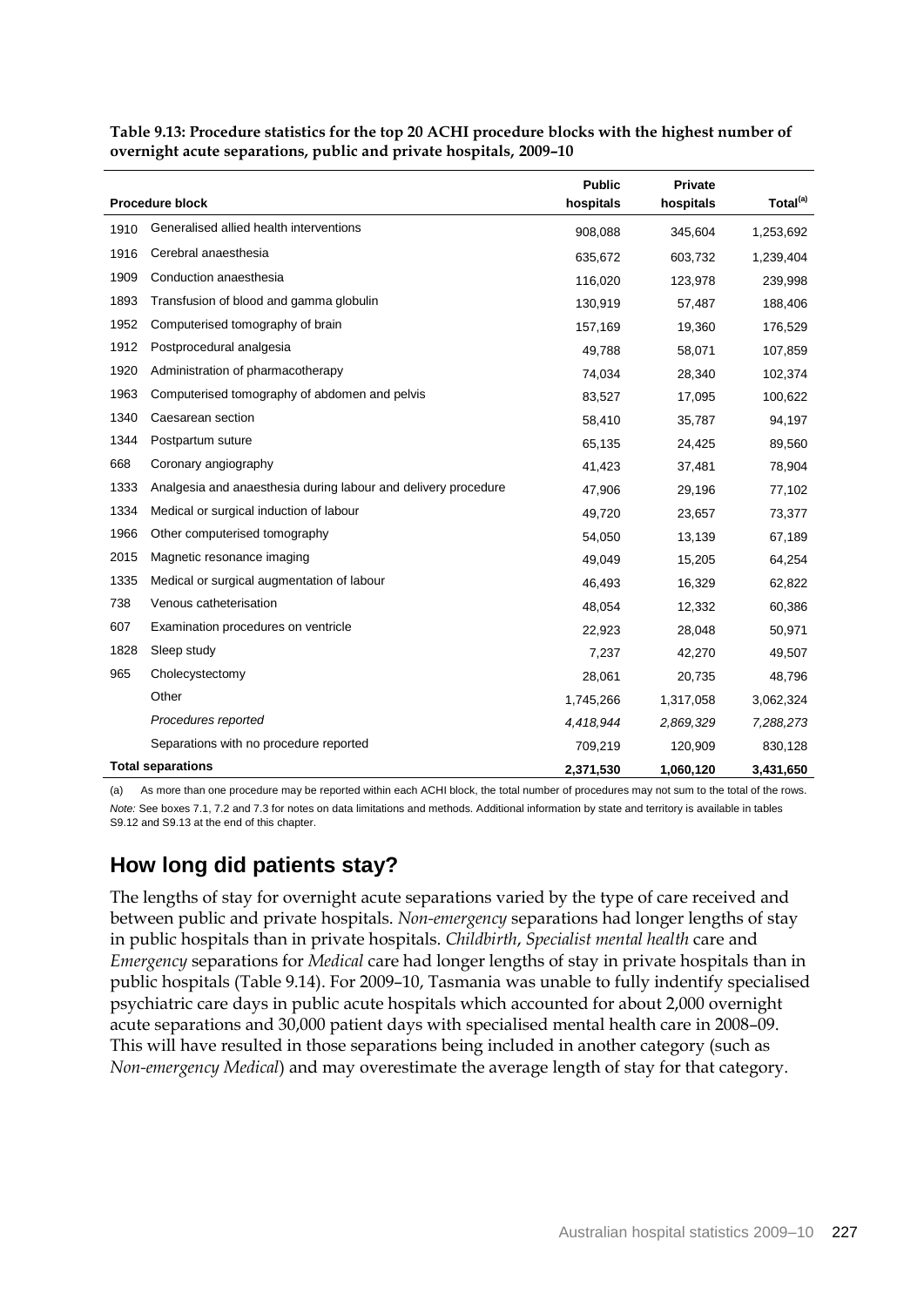**Table 9.14: Patient days and average length of stay, for overnight acute separations, by broad category of service, public and private hospitals, 2009–10**

|                                     | Public hospitals <sup>(a)</sup> |                              | <b>Private hospitals</b> |                              | <b>Total</b>        |                              |
|-------------------------------------|---------------------------------|------------------------------|--------------------------|------------------------------|---------------------|------------------------------|
| <b>Broad category</b><br>of service | <b>Patient days</b>             | Average<br>length<br>of stay | <b>Patient days</b>      | Average<br>length<br>of stay | <b>Patient days</b> | Average<br>length<br>of stay |
| Childbirth                          | 663,119                         | 3.2                          | 395,268                  | 4.7                          | 1,058,387           | 3.7                          |
| Specialist mental health            | 1,504,453                       | 18.4                         | 579,188                  | 19.8                         | 2,083,641           | 18.8                         |
| Emergency                           |                                 |                              |                          |                              |                     |                              |
| Surgical                            | 1,780,781                       | 8.5                          | 252,190                  | 8.4                          | 2,032,971           | 8.5                          |
| Medical                             | 5,142,971                       | 4.3                          | 718,380                  | 5.8                          | 5,861,351           | 4.4                          |
| Other                               | 332,926                         | 6.5                          | 57,327                   | 5.7                          | 390,253             | 6.4                          |
| Non-emergency                       |                                 |                              |                          |                              |                     |                              |
| Surgical                            | 1,400,560                       | 4.3                          | 1,775,058                | 3.4                          | 3,175,618           | 3.7                          |
| Medical                             | 1,590,444                       | 6.0                          | 1,134,409                | 5.1                          | 2,724,853           | 5.6                          |
| Other                               | 76,763                          | 3.4                          | 96,385                   | 2.5                          | 173,148             | 2.8                          |
| Total                               | 12,492,017                      | 5.3                          | 5,008,205                | 4.7                          | 17,500,222          | 5.1                          |

(a) For 2009–10, Tasmania was unable to fully indentify specialised psychiatric care days in public acute hospitals due to the implementation of a new information system. Tasmanian public acute hospitals accounted for about 2,000 overnight acute separations with specialised mental health care in 2008–09, which accounted for about 30,000 patient days.

*Note:* See boxes 7.1, 7.2 and 7.3 for notes on data limitations and methods.

## **Who paid for the care?**

Almost 84% of overnight acute separations from public hospitals were for *Public patients* (Medicare eligible persons who elected to be treated as public patient) and over 83% of overnight acute separations from private hospitals were funded by *Private health insurance*  (Table 9.15). The *Department of Veterans' Affairs* funded about 3% of overnight acute separations in public hospitals and 8% in private hospitals.

| Table 9.15: Overnight acute separations, by principal source of funds, public and private hospitals, |  |  |  |
|------------------------------------------------------------------------------------------------------|--|--|--|
| 2009-10                                                                                              |  |  |  |

|                                          | <b>Public</b> | Private   |              |
|------------------------------------------|---------------|-----------|--------------|
| <b>Funding source</b>                    | hospitals     | hospitals | <b>Total</b> |
| Public patients <sup>(a)</sup>           | 1,986,617     | 6,220     | 1,992,837    |
| Private health insurance                 | 252,416       | 884,173   | 1,136,589    |
| Self-funded <sup>(b)</sup>               | 23,227        | 45.649    | 68,876       |
| Workers compensation                     | 12,636        | 27,243    | 39,879       |
| Motor vehicle third party personal claim | 16,557        | 2,296     | 18,853       |
| Department of Veterans' Affairs          | 63.400        | 81.809    | 145,209      |
| Other $(c)$                              | 16.677        | 12.730    | 29,407       |
| Total                                    | 2,371,530     | 1,060,120 | 3,431,650    |

(a) *Public patients* includes separations for Medicare eligible patients who elected to be treated as a public patient and separations with a funding source of *Reciprocal health care agreements*, *Other hospital or public authority* (with a public patient election status) and *No charge raised* (in public hospitals). The majority of separations with a funding source of *No charge* raised in public hospitals were in Western Australia, reflecting that some public patient services were funded through the Medicare Benefit Scheme.

(b) Tasmania was unable to identify all patients whose funding source may have been *Self-funded*, therefore the number of separations in this category may be underestimated and others may be overestimated.

(c) '*Other'* includes separations with a funding source of *Other compensation*, *Department of Defence*, *Correctional facilities*, *Other hospital or public authority* (without a public patient election status), *Other*, *No charge raised* (in private hospitals) and *Not reported*.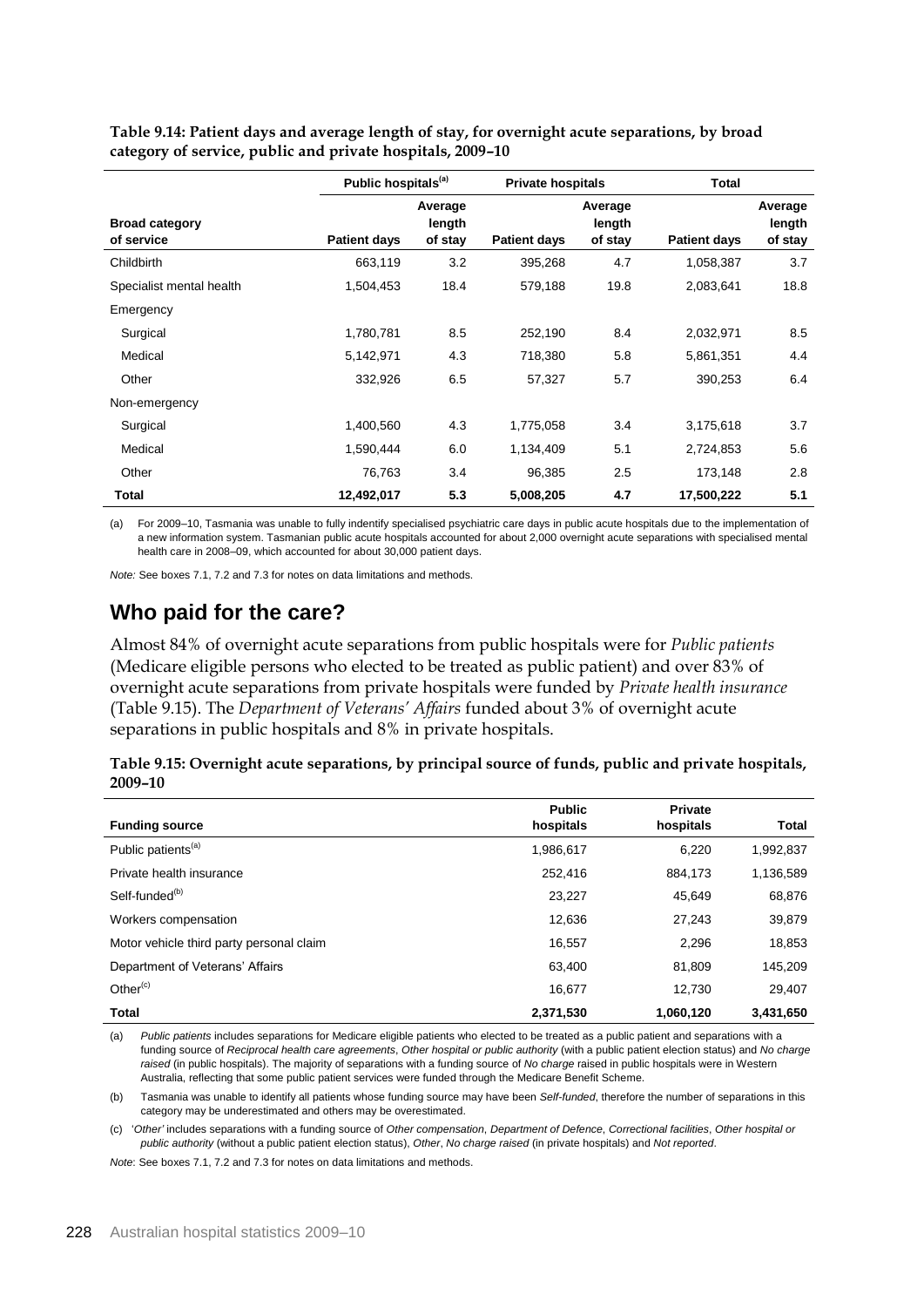## **How was the care completed?**

The **mode of separation** records the status of the patient at the time of separation and, for some categories, the place to which the person was discharged or transferred.

Around 88% of overnight acute separations had a mode of separation of *Other*, suggesting that most patients go home after their episode of care (Table 9.16). This was particularly the case in private hospitals, where 94% of separations reported a mode of separation of *Other*, compared with 85% in public hospitals.

| Table 9.16: Overnight acute separations, by mode of separation, public and private hospitals, |
|-----------------------------------------------------------------------------------------------|
| 2009-10                                                                                       |

| Mode of separation                                    | <b>Public</b><br>hospitals | <b>Private</b><br>hospitals | Total     |
|-------------------------------------------------------|----------------------------|-----------------------------|-----------|
| Discharge/transfer to an (other) acute hospital       | 174,012                    | 36,573                      | 210,585   |
| Discharge/transfer to residential aged care service   | 34,673                     | 5,391                       | 40,064    |
| Discharge/transfer to an (other) psychiatric hospital | 4,779                      | 136                         | 4,915     |
| Discharge/transfer to other health care accommodation | 8,355                      | 1,602                       | 9,957     |
| Statistical discharge: type change                    | 56,411                     | 12,621                      | 69,032    |
| Left against medical advice/discharge at own risk     | 25,796                     | 1.573                       | 27,369    |
| Statistical discharge from leave                      | 4,338                      | 36                          | 4,374     |
| Died                                                  | 37,172                     | 9,692                       | 46,864    |
| Other                                                 | 2,025,981                  | 992,490                     | 3,018,471 |
| Not reported                                          | 13                         | 6                           | 19        |
| Total                                                 | 2,371,530                  | 1,060,120                   | 3,431,650 |

*Note:* See Box 9.1 for notes on data limitations and methods.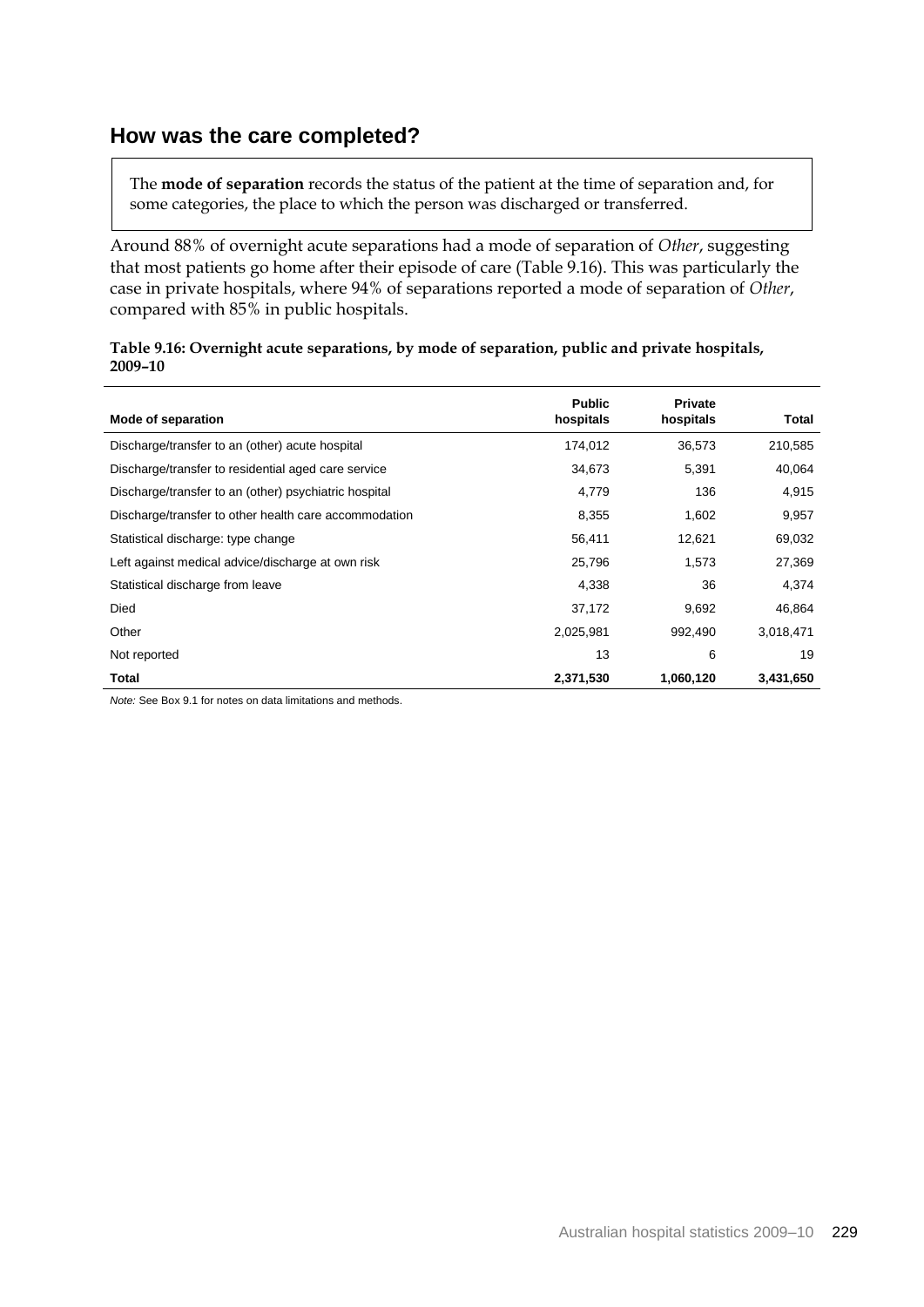# **Supplementary tables**

The following supplementary tables provide more information on diagnosis and procedures for overnight acute separations, by state and territory.

## **Box 9.1: Notes for Chapter 9 supplementary tables**

#### **Table S9.5**

(a) This section presents information describing care by the following broad categories of service: *Childbirth, Specialist mental health, Surgical, Medical* and *Other.* See the section *What care was provided?* for more information*.*

#### **Tables S9.6 to S9.9**

(a) An *Error DRG* is assigned to hospital records that contain clinically atypical or invalid information.

*Abbreviations:* AdmWt—admission weight; AMI—Acute Myocardial Infarct; CC—complications and comorbidities; CDE—common duct exploration; DRG—Diagnosis Related Group; ECMO—extracorporeal membrane oxygenation; Gastroent—gastroenterological; MDC—Major Diagnostic Category; Misc—miscellaneous; Sys—system; URI—Upper respiratory infection; W—with; W/O—without; OR—operating room; proc—procedure.

#### **Tables S9.10 to S9.13**

- (a) These are counts of Australian Classification of Health Interventions (ACHI) procedure codes. It is possible that a single procedure code may represent multiple procedures or that a specific procedure may require the reporting of more than one code. Therefore the number of procedure codes reported does not necessarily equal the number of separate procedures performed.
- (b) For data on the number of procedures, all procedures within a group are counted, even if more than one is reported for a separation.
- (c) For tables with counts of separations by groups of procedures, a separation is counted once for the group if it has at least one procedure reported within the group. As more than one procedure can be reported for each separation, the data are not additive and therefore the totals in the tables may not equal the sum of counts in the rows.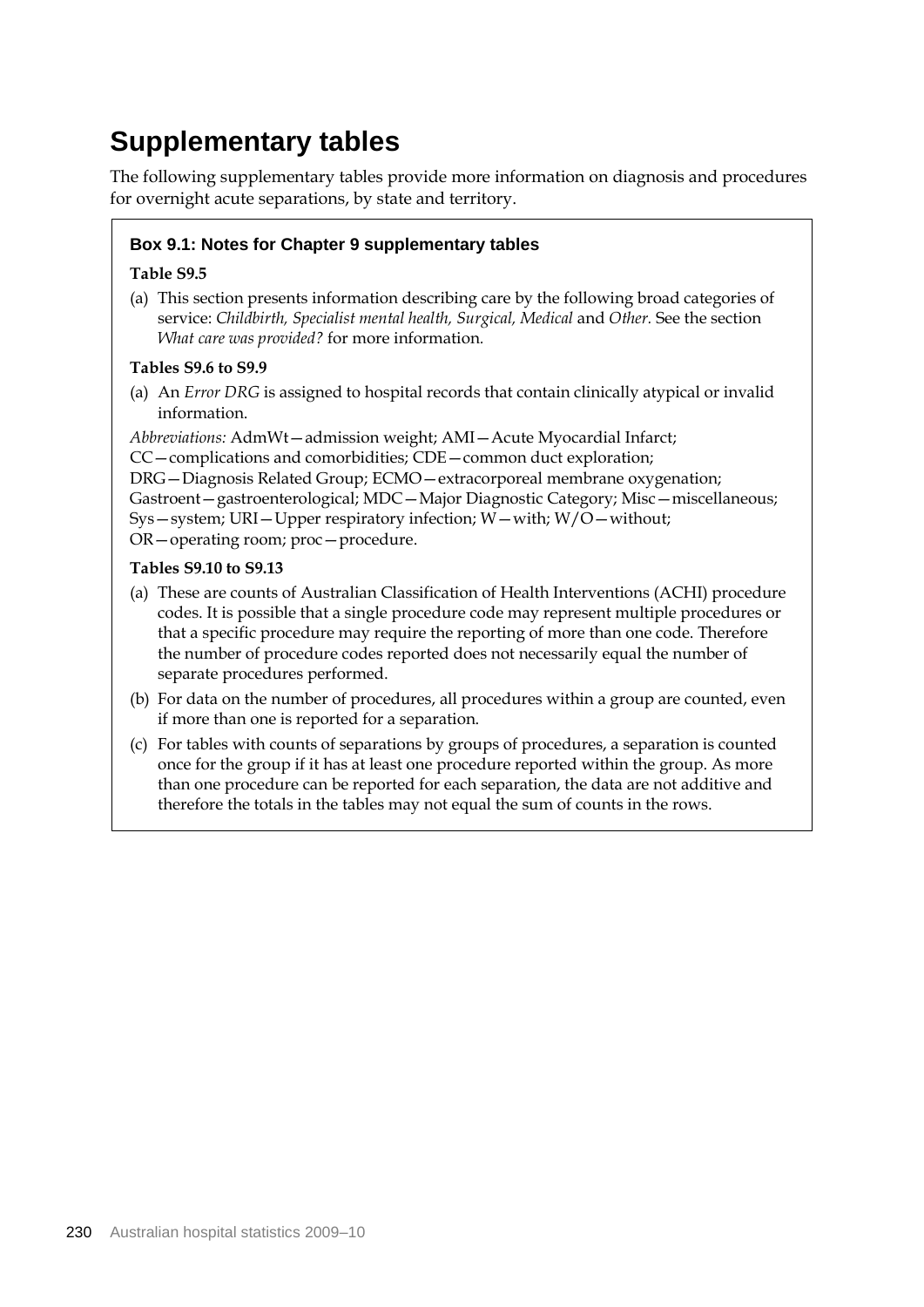| <b>Principal diagnosis</b> |                                                                                                        | <b>NSW</b> | Vic     | Qld     | <b>WA</b>   | <b>SA</b> | Tas    | <b>ACT</b> | <b>NT</b> | <b>Total</b> |
|----------------------------|--------------------------------------------------------------------------------------------------------|------------|---------|---------|-------------|-----------|--------|------------|-----------|--------------|
| A00-B99                    | Certain infectious and parasitic diseases                                                              | 28,760     | 17,264  | 12,965  | 6,912       | 5,917     | 1,089  | 949        | 1,858     | 75,714       |
| C00-D48                    | <b>Neoplasms</b>                                                                                       | 41,953     | 35,749  | 22,643  | 11,320      | 11,281    | 3,161  | 2,207      | 743       | 129,057      |
| D50-D89                    | Diseases of the blood and blood-forming organs and certain<br>disorders involving the immune mechanism | 7,841      | 6,226   | 3,843   | 1,935       | 2,385     | 422    | 293        | 221       | 23,166       |
| E00-E90                    | Endocrine, nutritional and metabolic diseases                                                          | 18,331     | 15,522  | 11,406  | 5,927       | 5,265     | 1,254  | 810        | 1,426     | 59,941       |
| F00-F99                    | Mental and behavioural disorders                                                                       | 45,988     | 29,466  | 21,174  | 14,431      | 13,262    | 3,066  | 1,713      | 1,167     | 130,267      |
| G00-G99                    | Diseases of the nervous system                                                                         | 18,935     | 19,662  | 11,081  | 5,442       | 5,577     | 1,270  | 678        | 569       | 63,214       |
| H00-H59                    | Diseases of the eye and adnexa                                                                         | 3,985      |         |         | 1,210       | 767       | 83     | 136        | 157       | 11,120       |
| H60-H95                    | Diseases of the ear and mastoid process                                                                |            | 3,027   | 1,755   |             |           |        |            |           |              |
| $100 - 199$                | Diseases of the circulatory system                                                                     | 4,147      | 3,022   | 2,185   | 1,336       | 1,173     | 203    | 165        | 498       | 12,729       |
| $JOO - J99$                | Diseases of the respiratory system                                                                     | 84,761     | 59,619  | 44,076  | 20,267      | 20,717    | 5,333  | 4,163      | 2,485     | 241,421      |
| K00-K93                    | Diseases of the digestive system                                                                       | 82,900     | 55,621  | 41,422  | 22,115      | 21,982    | 4,754  | 3,022      | 4,584     | 236,400      |
|                            |                                                                                                        | 75,349     | 56,092  | 39,866  | 21,703      | 18,591    | 4,738  | 3,448      | 2,791     | 222,578      |
| L00-L99                    | Diseases of the skin and subcutaneous tissue                                                           | 20,747     | 13,194  | 12,959  | 6,158       | 4,856     | 1,057  | 875        | 2,277     | 62,123       |
| M00-M99                    | Diseases of the musculoskeletal system and connective tissue                                           | 35,065     | 26,022  | 17,762  | 10,787      | 8,847     | 2,247  | 1,608      | 1,018     | 103,356      |
| N00-N99                    | Diseases of the genitourinary system                                                                   | 40,438     | 30,170  | 22,063  | 11,217      | 10,343    | 1,952  | 1,690      | 1,555     | 119,428      |
| O00-O99                    | Pregnancy, childbirth and the puerperium                                                               | 88,040     | 61,301  | 52,259  | 25,770      | 17,721    | 4,955  | 4,733      | 4,248     | 259,027      |
| P00-P96                    | Certain conditions originating in the perinatal period                                                 | 12,685     | 10,899  | 8,153   | 3,735       | 3,391     | 1,046  | 1,091      | 795       | 41,795       |
| Q00-Q99                    | Congenital malformations, deformations and chromosomal<br>abnormalities                                | 4,071      | 3,407   | 2,251   | 1,192       | 966       | 243    | 209        | 133       | 12,472       |
| R00-R99                    | Symptoms, signs and abnormal clinical and laboratory findings,<br>not elsewhere classified             | 75,957     | 51,700  | 37,450  | 17,210      | 19,159    | 3,477  | 2,137      | 2,483     | 209,573      |
| S00-T98                    | Injury, poisoning and certain other consequences of external<br>causes                                 | 103,007    | 70,068  | 56,150  | 31,388      | 23,241    | 6,216  | 5,133      | 5,635     | 300,838      |
| Z00-Z99                    | Factors influencing health status and contact with health                                              |            |         |         |             |           |        |            |           |              |
|                            | services                                                                                               | 22,950     | 12,322  | 9,741   | 3,845       | 4,919     | 1,688  | 466        | 1,130     | 57,061       |
|                            | Not reported                                                                                           | 225        |         | 0       | $\mathbf 0$ | $\Omega$  | 24     | 0          | $\Omega$  | 250          |
| Total                      |                                                                                                        | 816.135    | 580.354 | 431,204 | 223.900     | 200.360   | 48,278 | 35,526     | 35,773    | 2,371,530    |

**Table S9.1: Overnight acute separations, by principal diagnosis in ICD-10-AM chapters, public hospitals, states and territories, 2009–10**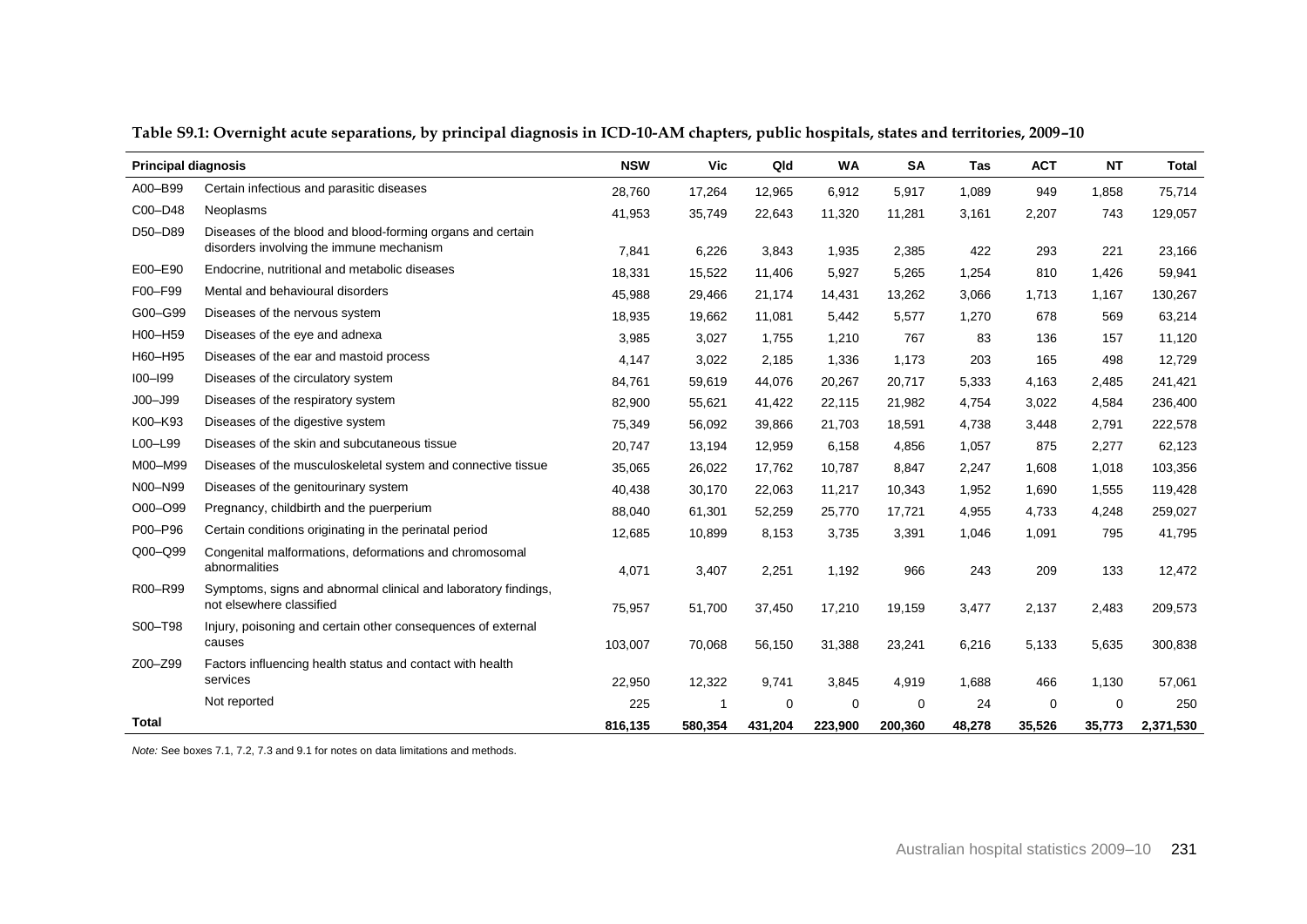| <b>Principal diagnosis</b> |                                                                                                        | <b>NSW</b> | <b>Vic</b> | Qld      | <b>WA</b> | <b>SA</b> | <b>Tas</b> | <b>ACT</b> | <b>NT</b> | <b>Total</b> |
|----------------------------|--------------------------------------------------------------------------------------------------------|------------|------------|----------|-----------|-----------|------------|------------|-----------|--------------|
| A00-B99                    | Certain infectious and parasitic diseases                                                              | 1,609      | 3,311      | 4,103    | 947       | 825       | n.p.       | n.p.       | n.p.      | 11,186       |
| C00-D48                    | Neoplasms                                                                                              | 25,517     | 29,869     | 25,479   | 10,262    | 9,044     | n.p.       | n.p.       | n.p.      | 104,181      |
| D50-D89                    | Diseases of the blood and blood-forming organs and certain<br>disorders involving the immune mechanism | 1,117      | 2,153      | 1,977    | 777       | 738       | n.p.       | n.p.       | n.p.      | 6,986        |
| E00-E90                    | Endocrine, nutritional and metabolic diseases                                                          | 7,290      | 7,156      | 6,592    | 4,275     | 2,928     | n.p.       | n.p.       | n.p.      | 29,703       |
| F00-F99                    | Mental and behavioural disorders                                                                       | 10,392     | 10,376     | 7,922    | 4,171     | 1,675     | n.p.       | n.p.       | n.p.      | 35,943       |
| G00-G99                    | Diseases of the nervous system                                                                         | 14,507     | 15,365     | 15,990   | 5,149     | 4,501     | n.p.       | n.p.       | n.p.      | 57,080       |
| H00-H59                    | Diseases of the eye and adnexa                                                                         | 2,970      | 1,973      | 1,262    | 2,323     | 1,033     | n.p.       | n.p.       | n.p.      | 9,886        |
| H60-H95                    | Diseases of the ear and mastoid process                                                                | 1,800      | 1,302      | 1,385    | 637       | 660       | n.p.       | n.p.       | n.p.      | 6,017        |
| $IO0 - I99$                | Diseases of the circulatory system                                                                     | 24,089     | 30,756     | 29,112   | 8,765     | 8,311     | n.p.       | n.p.       | n.p.      | 104,016      |
| $JOO - J99$                | Diseases of the respiratory system                                                                     | 17,746     | 17,787     | 18,897   | 6,646     | 6,902     | n.p.       | n.p.       | n.p.      | 70,987       |
| K00-K93                    | Diseases of the digestive system                                                                       | 24,776     | 25,810     | 27,153   | 10,207    | 8,741     | n.p.       | n.p.       | n.p.      | 101,524      |
| L00-L99                    | Diseases of the skin and subcutaneous tissue                                                           | 2,901      | 3,667      | 4,062    | 1,274     | 1,115     | n.p.       | n.p.       | n.p.      | 13,584       |
| M00-M99                    | Diseases of the musculoskeletal system and connective<br>tissue                                        | 42,780     | 41,754     | 33,852   | 21,143    | 14,016    | n.p.       | n.p.       | n.p.      | 161,275      |
| N00-N99                    | Diseases of the genitourinary system                                                                   | 19,829     | 17,279     | 17,504   | 7,577     | 6,863     | n.p.       | n.p.       | n.p.      | 72,488       |
| O00-O99                    | Pregnancy, childbirth and the puerperium                                                               | 26,990     | 23,904     | 21,751   | 11,693    | 5,712     | n.p.       | n.p.       | n.p.      | 95,480       |
| P00-P96                    | Certain conditions originating in the perinatal period                                                 | 2,427      | 3,276      | 2,470    | 1,953     | 734       | n.p.       | n.p.       | n.p.      | 11,208       |
| Q00-Q99                    | Congenital malformations, deformations and chromosomal<br>abnormalities                                | 1,440      | 1,016      | 869      | 335       | 310       | n.p.       | n.p.       | n.p.      | 4,098        |
| R00-R99                    | Symptoms, signs and abnormal clinical and laboratory<br>findings, not elsewhere classified             | 8,573      | 17,830     | 15,750   | 5,601     | 5,744     | n.p.       | n.p.       | n.p.      | 55,420       |
| S00-T98                    | Injury, poisoning and certain other consequences of<br>external causes                                 | 16,501     | 17,016     | 19,716   | 8,368     | 6,903     | n.p.       | n.p.       | n.p.      | 71,503       |
| Z00-Z99                    | Factors influencing health status and contact with health<br>services                                  | 14,770     | 7,396      | 5,548    | 3,676     | 2,349     | n.p.       | n.p.       | n.p.      | 36,161       |
|                            | Not reported                                                                                           | 0          | 1,394      | $\Omega$ | $\Omega$  | 0         | n.p.       | n.p.       | n.p.      | 1,394        |
| Total                      |                                                                                                        | 268,024    | 280,390    | 261,394  | 115,779   | 89,104    | n.p.       | n.p.       | n.p.      | 1,060,120    |

**Table S9.2: Overnight acute separations, by principal diagnosis in ICD-10-AM chapters, private hospitals, states and territories, 2009–10**

*Note:* See boxes 7.1, 7.2, 7.3 for notes on data limitations and methods. See Box 9.1 for footnotes specific to this table. *Abbreviation:* n.p.—not published.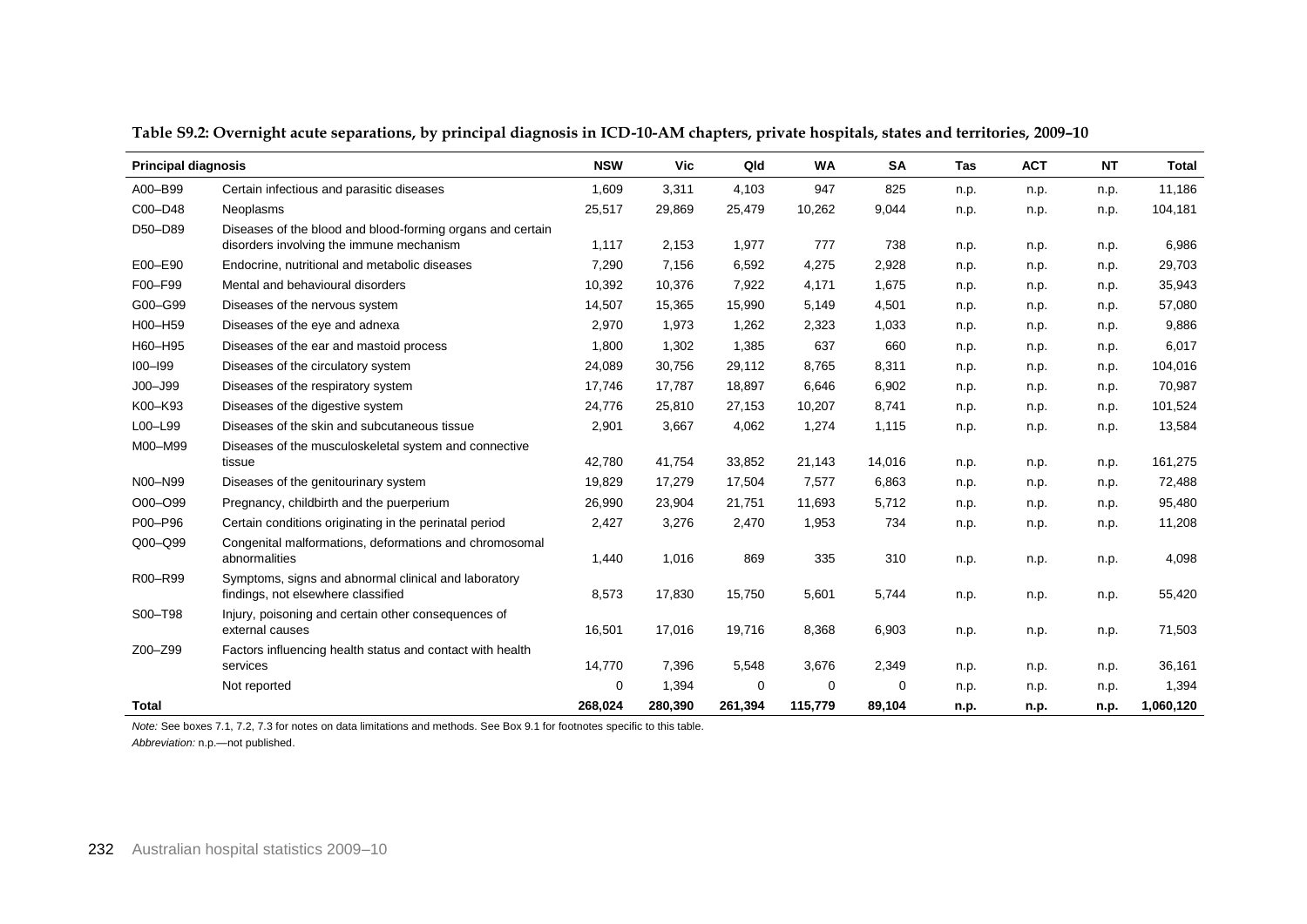|                 | <b>Principal diagnosis</b>                          | <b>NSW</b> | Vic     | Qld     | <b>WA</b> | <b>SA</b> | <b>Tas</b> | <b>ACT</b> | <b>NT</b> | <b>Total</b> |
|-----------------|-----------------------------------------------------|------------|---------|---------|-----------|-----------|------------|------------|-----------|--------------|
| <b>R07</b>      | Pain in throat and chest                            | 20,534     | 12,648  | 12,159  | 4,651     | 5,782     | 691        | 470        | 676       | 57,611       |
| J18             | Pneumonia, organism unspecified                     | 15,580     | 11,460  | 6,983   | 4,226     | 3,837     | 1,002      | 631        | 1,079     | 44,798       |
| J44             | Other chronic obstructive pulmonary disease         | 16,684     | 10,010  | 8,441   | 3,416     | 3,940     | 1,098      | 465        | 588       | 44,642       |
| Z38             | Liveborn infants according to place of birth        | 12,923     | 9,477   | 7,872   | 3,184     | 2,916     | 979        | 797        | 473       | 38,621       |
| 121             | Acute myocardial infarction                         | 11,507     | 9,173   | 6,605   | 3,123     | 2,950     | 849        | 462        | 368       | 35,037       |
| K80             | Cholelithiasis                                      | 11,943     | 9,231   | 5,878   | 3,154     | 2,874     | 560        | 414        | 398       | 34,452       |
| R <sub>10</sub> | Abdominal and pelvic pain                           | 11,163     | 7,873   | 6,916   | 2,970     | 2,995     | 836        | 412        | 397       | 33,562       |
| 120             | Angina pectoris                                     | 14,154     | 6,433   | 5,892   | 2,301     | 1,731     | 515        | 778        | 393       | 32,197       |
| O70             | Perineal laceration during delivery                 | 11,420     | 7,165   | 6,540   | 2,695     | 2,276     | 531        | 435        | 742       | 31,804       |
| L03             | Cellulitis                                          | 10,930     | 8,220   | 5,137   | 2,820     | 2,604     | 631        | 407        | 383       | 31,132       |
| 150             | Heart failure                                       | 11,494     | 6,707   | 5,636   | 2,611     | 2,539     | 387        | 345        | 333       | 30,052       |
| N39             | Other disorders of urinary system                   | 8,936      | 7,085   | 4,287   | 2,095     | 2,745     | 382        | 273        | 348       | 26,151       |
| J45             | Asthma                                              | 7,300      | 6,446   | 4,732   | 2,860     | 2,141     | 429        | 352        | 589       | 24,849       |
| E <sub>11</sub> | Type 2 diabetes mellitus                            | 9,473      | 5,445   | 4,067   | 1,843     | 2,226     | 443        | 300        | 228       | 24,025       |
| 148             | Atrial fibrillation and flutter                     | 8,435      | 4,347   | 6,122   | 2,074     | 1,511     | 637        | 453        | 436       | 24,015       |
| O80             | Single spontaneous delivery                         | 8,743      | 5,340   | 3,810   | 2,011     | 2,057     | 317        | 231        | 450       | 22,959       |
| A09             | Other gastroenteritis and colitis of infectious and |            |         |         |           |           |            |            |           |              |
|                 | unspecified origin                                  | 7,933      | 5,437   | 3,714   | 2,175     | 1,561     | 491        | 567        | 444       | 22,322       |
| S <sub>52</sub> | Fracture of forearm                                 | 7,120      | 5,291   | 4,145   | 2,423     | 1,450     | 406        | 509        | 250       | 21,594       |
| K35             | Acute appendicitis                                  | 6,758      | 5,467   | 4,066   | 2,035     | 1,962     | 555        | 246        | 251       | 21,340       |
| F <sub>20</sub> | Schizophrenia                                       | 8,022      | 5,086   | 3,306   | 2,049     | 1,493     | 482        | 443        | 133       | 21,014       |
|                 | Other                                               | 595,083    | 432,013 | 314,896 | 169,184   | 148,770   | 36,057     | 26,536     | 26,814    | 1,749,353    |
|                 | Total (all principal diagnoses)                     | 816,135    | 580,354 | 431,204 | 223,900   | 200,360   | 48,278     | 35,526     | 35,773    | 2,371,530    |

**Table S9.3: Overnight acute separations, for the top 20 principal diagnoses, public hospitals, states and territories, 2009–10**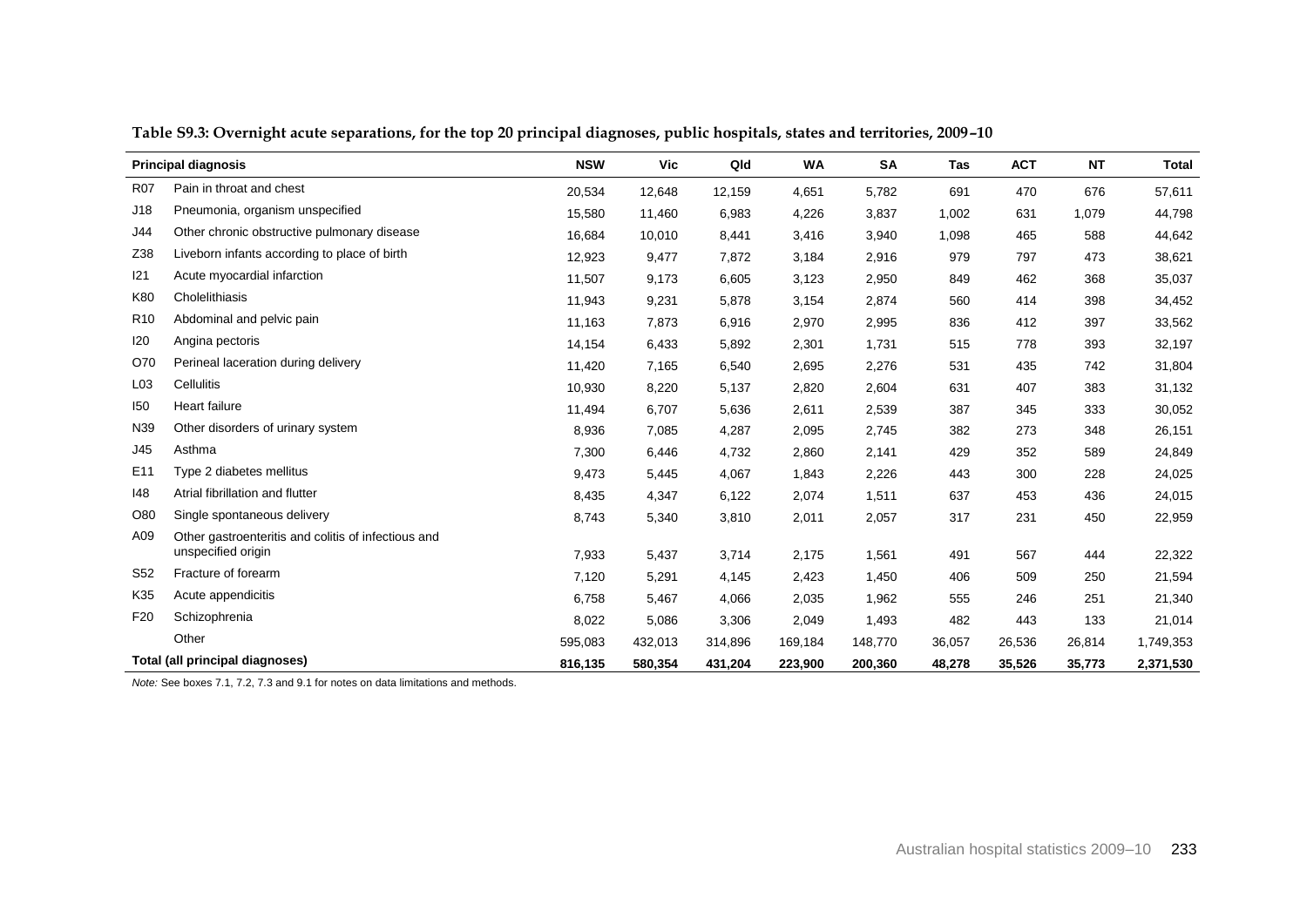|                 | <b>Principal diagnosis</b>                                           | <b>NSW</b> | Vic     | Qld     | <b>WA</b> | SA     | Tas  | <b>ACT</b> | <b>NT</b> | <b>Total</b> |
|-----------------|----------------------------------------------------------------------|------------|---------|---------|-----------|--------|------|------------|-----------|--------------|
| G47             | Sleep disorders                                                      | 11,459     | 12,024  | 12,199  | 3,778     | 3,552  | n.p. | n.p.       | n.p.      | 44,138       |
| M17             | Gonarthrosis [arthrosis of knee]                                     | 8,333      | 6,152   | 6,127   | 3,057     | 2,759  | n.p. | n.p.       | n.p.      | 27,761       |
| M75             | Shoulder lesions                                                     | 4,974      | 5,972   | 4,386   | 3,824     | 2,016  | n.p. | n.p.       | n.p.      | 22,138       |
| K40             | Inquinal hernia                                                      | 6,519      | 4,801   | 4,405   | 2,103     | 1,644  | n.p. | n.p.       | n.p.      | 20,520       |
| J35             | Chronic diseases of tonsils and adenoids                             | 6,799      | 3,646   | 3,800   | 2,157     | 1,745  | n.p. | n.p.       | n.p.      | 19,095       |
| K80             | Cholelithiasis                                                       | 5,226      | 4,553   | 4,352   | 1,946     | 1,559  | n.p. | n.p.       | n.p.      | 18,517       |
| M16             | Coxarthrosis [arthrosis of hip]                                      | 4,569      | 4,311   | 2,585   | 1,631     | 1,526  | n.p. | n.p.       | n.p.      | 15,540       |
| 120             | Angina pectoris                                                      | 3,122      | 4,720   | 4,424   | 1,208     | 950    | n.p. | n.p.       | n.p.      | 14,924       |
| O34             | Maternal care for known or suspected abnormality<br>of pelvic organs | 3,876      | 3,274   | 3,680   | 2,048     | 818    | n.p. | n.p.       | n.p.      | 14,329       |
| <b>R07</b>      | Pain in throat and chest                                             | 1,347      | 4,490   | 4,156   | 1,099     | 1,994  | n.p. | n.p.       | n.p.      | 13,377       |
| O70             | Perineal laceration during delivery                                  | 4,547      | 3,013   | 2,765   | 1,000     | 755    | n.p. | n.p.       | n.p.      | 12,639       |
| 125             | Chronic ischaemic heart disease                                      | 4,140      | 3,621   | 2,829   | 733       | 887    | n.p. | n.p.       | n.p.      | 12,468       |
| 148             | Atrial fibrillation and flutter                                      | 1,839      | 3,246   | 3,807   | 994       | 1,158  | n.p. | n.p.       | n.p.      | 11,308       |
| J34             | Other disorders of nose and nasal sinuses                            | 3,994      | 2,949   | 1,682   | 979       | 1,072  | n.p. | n.p.       | n.p.      | 11,291       |
| M23             | Internal derangement of knee                                         | 2,370      | 2,978   | 2,616   | 1,555     | 1,256  | n.p. | n.p.       | n.p.      | 11,281       |
| M51             | Other intervertebral disc disorders                                  | 2,979      | 2,331   | 3,207   | 1,469     | 804    | n.p. | n.p.       | n.p.      | 11,219       |
| C61             | Malignant neoplasm of prostate                                       | 3,359      | 3,143   | 2,416   | 1,055     | 651    | n.p. | n.p.       | n.p.      | 11,192       |
| E66             | Obesity                                                              | 2,754      | 2,231   | 2,033   | 2,124     | 1,223  | n.p. | n.p.       | n.p.      | 11,076       |
| C <sub>50</sub> | Malignant neoplasm of breast                                         | 2,565      | 3,471   | 2,357   | 780       | 926    | n.p. | n.p.       | n.p.      | 10,602       |
| N40             | Hyperplasia of prostate                                              | 3,371      | 2,884   | 1,992   | 841       | 791    | n.p. | n.p.       | n.p.      | 10,339       |
|                 | Other                                                                | 179,882    | 196,580 | 185,576 | 81,398    | 61,018 | n.p. | n.p.       | n.p.      | 736,366      |
|                 | Total (all principal diagnoses)                                      | 268,024    | 280,390 | 261,394 | 115,779   | 89,104 | n.p. | n.p.       | n.p.      | 1,060,120    |

**Table S9.4: Overnight acute separations, for the top 20 principal diagnoses, private hospitals, states and territories, 2009–10**

*Note:* See boxes 7.1, 7.2, 7.3 for notes on data limitations and methods. See Box 9.1 for footnotes specific to this table. *Abbreviation:* n.p.—not published.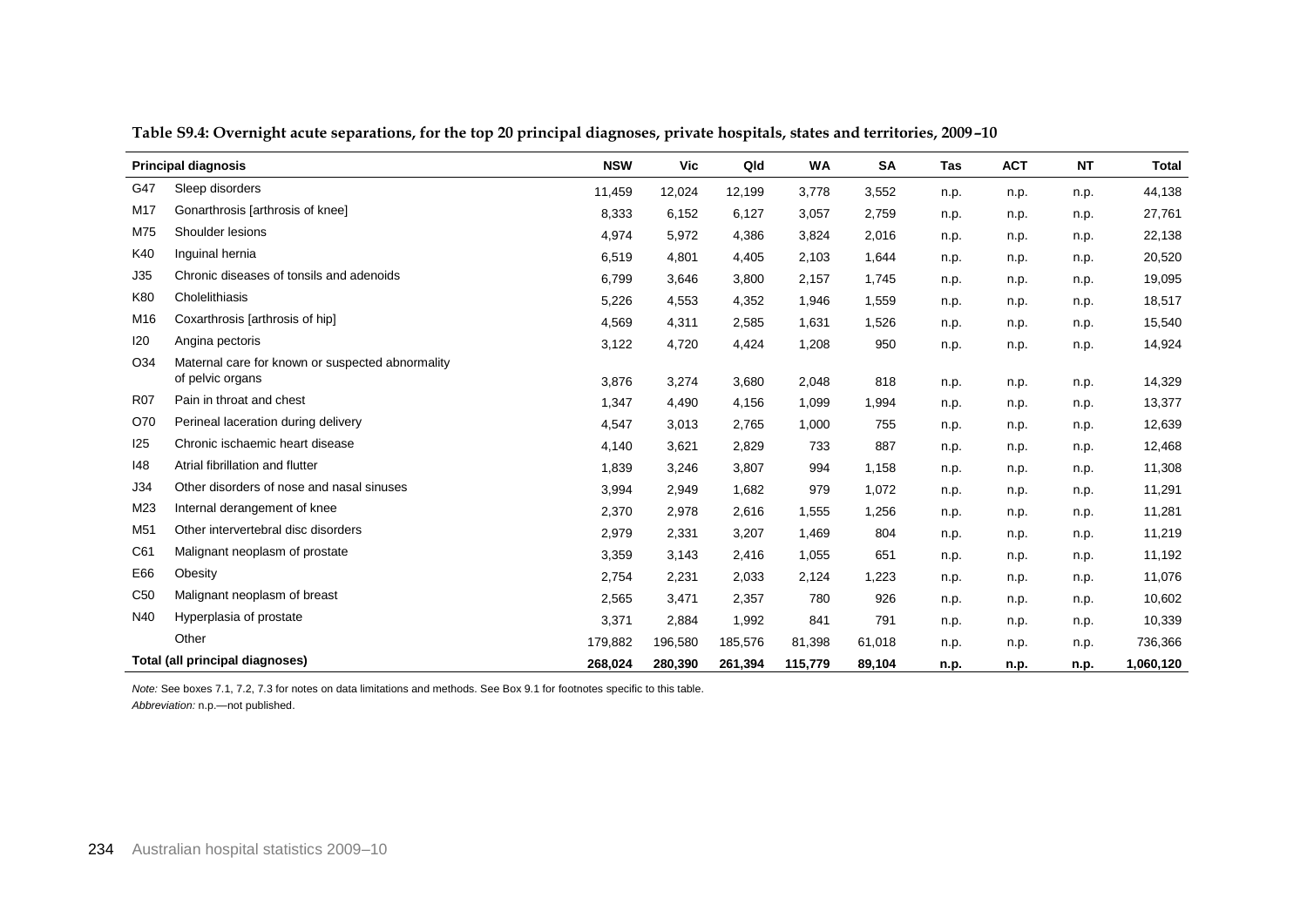|                          | <b>NSW</b> | <b>Vic</b> | Qld     | <b>WA</b> | SA      | $\text{Tas}^{(a)}$ | <b>ACT</b> | <b>NT</b> | <b>Total</b> |
|--------------------------|------------|------------|---------|-----------|---------|--------------------|------------|-----------|--------------|
| <b>Public hospitals</b>  |            |            |         |           |         |                    |            |           |              |
| Childbirth               | 69,341     | 50,358     | 40,526  | 19,560    | 13,927  | 3,833              | 3,734      | 2,810     | 204,089      |
| Specialist mental health | 29,314     | 19,171     | 15,833  | 8,198     | 6,522   | 614                | 1,164      | 794       | 81,610       |
| Emergency                |            |            |         |           |         |                    |            |           |              |
| Surgical                 | 70,256     | 52,044     | 34,508  | 24,017    | 17,426  | 2,287              | 5,085      | 3,800     | 209,423      |
| Medical                  | 433,357    | 279,313    | 221,813 | 117,183   | 109,848 | 10,259             | 16,333     | 20,736    | 1,208,842    |
| Other                    | 19,039     | 12,535     | 7,318   | 5,106     | 4,798   | 501                | 936        | 829       | 51,062       |
| Non-emergency            |            |            |         |           |         |                    |            |           |              |
| Surgical                 | 97,777     | 92,340     | 61,398  | 30,336    | 28,593  | 9,856              | 5,489      | 2,618     | 328,407      |
| Medical                  | 90,641     | 68,254     | 45,059  | 18,130    | 17,151  | 19,813             | 2,613      | 3,914     | 265,575      |
| Other                    | 6,410      | 6,339      | 4,749   | 1,370     | 2,095   | 1,115              | 172        | 272       | 22,522       |
| Total                    | 816,135    | 580,354    | 431,204 | 223,900   | 200,360 | 48,278             | 35,526     | 35,773    | 2,371,530    |
| <b>Private hospitals</b> |            |            |         |           |         |                    |            |           |              |
| Childbirth               | 23,950     | 21,513     | 18,517  | 10,366    | 5,118   | n.p.               | n.p.       | n.p.      | 84,167       |
| Specialist mental health | 8,629      | 8,906      | 5,955   | 3,691     | 1,383   | n.p.               | n.p.       | n.p.      | 29,230       |
| Emergency                |            |            |         |           |         | n.p.               | n.p.       | n.p.      |              |
| Surgical                 | 3,748      | 7,471      | 9,954   | 4,320     | 3,962   | n.p.               | n.p.       | n.p.      | 29,999       |
| Medical                  | 13,847     | 30,889     | 48,863  | 12,670    | 15,213  | n.p.               | n.p.       | n.p.      | 123,875      |
| Other                    | 973        | 3,163      | 3,428   | 1,140     | 1,218   | n.p.               | n.p.       | n.p.      | 10,120       |
| Non-emergency            |            |            |         |           |         |                    |            |           |              |
| Surgical                 | 151,920    | 128,311    | 110,803 | 61,809    | 44,848  | n.p.               | n.p.       | n.p.      | 522,273      |
| Medical                  | 55,475     | 67,397     | 53,727  | 19,249    | 14,616  | n.p.               | n.p.       | n.p.      | 221,520      |
| Other                    | 9,482      | 12,740     | 10,147  | 2,534     | 2,746   | n.p.               | n.p.       | n.p.      | 38,936       |
| Total                    | 268,024    | 280,390    | 261,394 | 115,779   | 89,104  | n.p.               | n.p.       | n.p.      | 1,060,120    |

**Table S9.5: Overnight acute separations, by broad category of service(a) , public and private hospitals, states and territories, 2009–10**

(a) For 2009–10, Tasmania was unable to fully indentify specialised psychiatric care days in public acute hospitals due to the implementation of a new information system. Tasmanian public acute hospitals accounted for about 2,000 overnight acute separations and 30,000 patient days with specialised mental health care in 2008–09.

*Note:* See boxes 7.1, 7.2, 7.3 for notes on data limitations and methods. See Box 9.1 for footnotes specific to this table.

*Abbreviation:* n.p.—not published.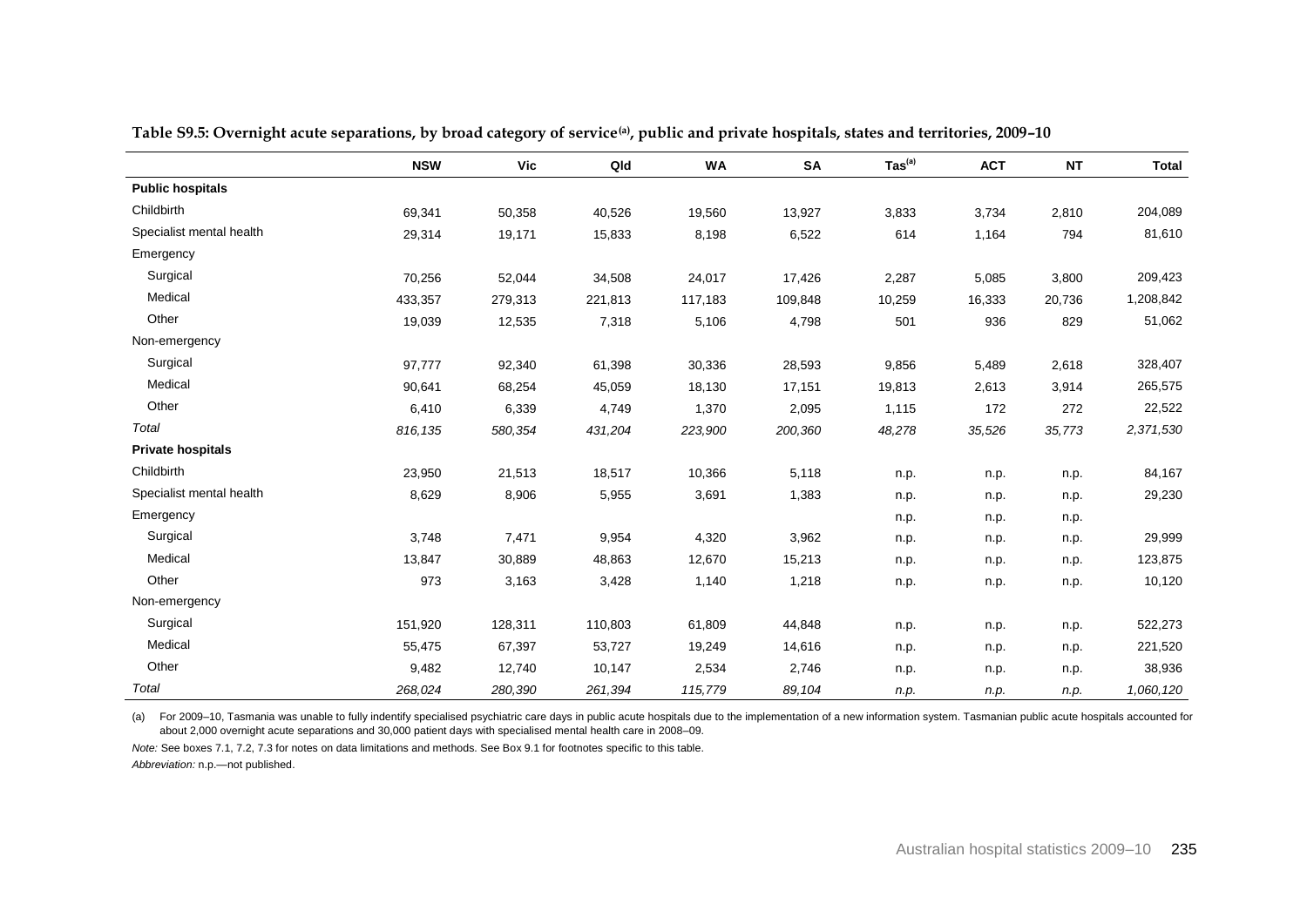|              | <b>Major Diagnostic Category</b>                                                             | <b>NSW</b> | Vic     | Qld     | <b>WA</b> | <b>SA</b> | Tas    | <b>ACT</b> | <b>NT</b> | <b>Total</b> |
|--------------|----------------------------------------------------------------------------------------------|------------|---------|---------|-----------|-----------|--------|------------|-----------|--------------|
| <b>PR</b>    | Pre-MDC (tracheostomies, transplants, ECMO)                                                  | 4.100      | 3,123   | 2,295   | 1,093     | 944       | 239    | 205        | 146       | 12,145       |
| 01           | Diseases and disorders of the nervous system                                                 | 52,575     | 38,621  | 26,025  | 14,003    | 12,790    | 3,432  | 2,205      | 1,835     | 151,486      |
| 02           | Diseases and disorders of the eye                                                            | 5,832      | 4,485   | 2,829   | 2,007     | 1,242     | 157    | 214        | 267       | 17,033       |
| 03           | Diseases and disorders of the ear, nose, mouth and throat                                    | 29.969     | 25,569  | 18.177  | 10,492    | 9,547     | 2,051  | 1,554      | 2,061     | 99,420       |
| 04           | Diseases and disorders of the respiratory system                                             | 81,553     | 56,182  | 40,149  | 20,364    | 21,276    | 4,606  | 2,756      | 4,181     | 231,067      |
| 05           | Diseases and disorders of the circulatory system                                             | 101,470    | 69,027  | 56,043  | 23,715    | 26,296    | 5,480  | 4,302      | 3,128     | 289,461      |
| 06           | Diseases and disorders of the digestive system                                               | 91,059     | 65,620  | 45,518  | 24,657    | 22,041    | 5,099  | 3,751      | 3,022     | 260,767      |
| 07           | Diseases and disorders of the hepatobiliary system and pancreas                              | 25,333     | 19,377  | 13,311  | 6,779     | 6,066     | 1,679  | 1,075      | 1,090     | 74,710       |
| 08           | Diseases and disorders of the musculoskeletal system and connective tissue                   | 81,809     | 57,598  | 41,561  | 24,173    | 18,341    | 5,252  | 4,338      | 3,083     | 236,155      |
| 09           | Diseases and disorders of the skin, subcutaneous tissue and breast                           | 31,994     | 21,261  | 19,245  | 9,591     | 7,953     | 1,652  | 1,348      | 2,697     | 95,741       |
| 10           | Endocrine, nutritional and metabolic diseases and disorders                                  | 17,303     | 13,251  | 9,780   | 4,964     | 4,624     | 1,152  | 686        | 916       | 52,676       |
| 11           | Diseases and disorders of the kidney and urinary tract                                       | 34,868     | 25,479  | 19,666  | 9,438     | 8,938     | 1,490  | 1,559      | 1,790     | 103,228      |
| 12           | Diseases and disorders of the male reproductive system                                       | 6,570      | 5,605   | 3,482   | 2,062     | 1,969     | 409    | 332        | 283       | 20,712       |
| 13           | Diseases and disorders of the female reproductive system                                     | 13,499     | 11,799  | 8,026   | 3,874     | 3,780     | 1,021  | 582        | 572       | 43,153       |
| 14           | Pregnancy, childbirth and puerperium                                                         | 90,327     | 63,017  | 53,332  | 26,547    | 18,220    | 5,127  | 4,819      | 4,571     | 265,960      |
| 15           | Newborns and other neonates                                                                  | 23,271     | 13,501  | 10,841  | 4,744     | 4,377     | 1,878  | 1,298      | 1,082     | 60,992       |
| 16           | Diseases and disorders of the blood and blood-forming organs, and<br>immunological disorders | 8,708      | 6,780   | 4,400   | 2,208     | 2,520     | 468    | 361        | 329       | 25,774       |
| 17           | Neoplastic disorders (haematological and solid neoplasms)                                    | 6.689      | 5,891   | 3,002   | 1,805     | 1,668     | 575    | 363        | 107       | 20,100       |
| 18           | Infectious and parasitic diseases                                                            | 18,410     | 11,802  | 8,522   | 4,449     | 3,414     | 800    | 649        | 976       | 49,022       |
| 19           | Mental diseases and disorders                                                                | 31,435     | 24,592  | 17,431  | 10,587    | 10,480    | 2,343  | 1,107      | 858       | 98,833       |
| 20           | Alcohol/drug use and alcohol/drug induced organic mental disorders                           | 10,412     | 3,837   | 3,855   | 3,042     | 1,970     | 456    | 533        | 237       | 24,342       |
| 21           | Injuries, poisoning and toxic effects of drugs                                               | 32,440     | 22,070  | 17.634  | 9,964     | 7.699     | 1,912  | 1,242      | 1,742     | 94,703       |
| 22           | <b>Burns</b>                                                                                 | 1,406      | 1,117   | 1,078   | 584       | 690       | 179    | 59         | 342       | 5,455        |
| 23           | Factors influencing health status and other contacts with health services                    | 13,862     | 9,623   | 4,460   | 1,973     | 3,144     | 722    | 156        | 379       | 34,319       |
| ED.          | Error DRGs <sup>(a)</sup>                                                                    | 1,241      | 1,127   | 542     | 785       | 371       | 99     | 32         | 79        | 4,276        |
| <b>Total</b> |                                                                                              | 816,135    | 580,354 | 431,204 | 223,900   | 200,360   | 48,278 | 35,526     | 35,773    | 2,371,530    |

**Table S9.6: Overnight acute separations, by Major Diagnostic Category, AR-DRG version 5.2, public hospitals, states and territories, 2009–10**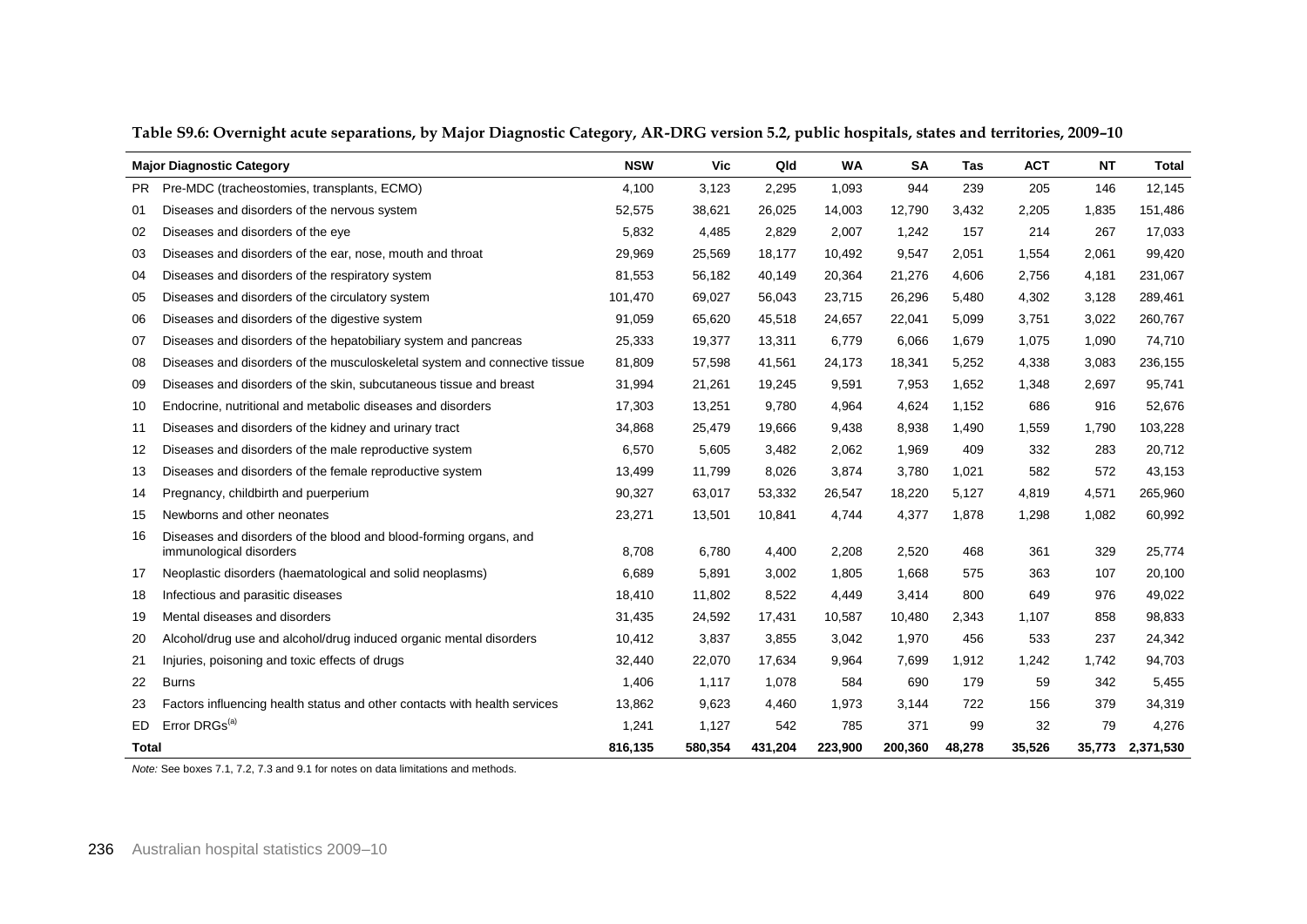|              | <b>Major Diagnostic Category</b>                                           | <b>NSW</b> | <b>Vic</b> | Qld     | <b>WA</b> | <b>SA</b> | Tas  | <b>ACT</b> | <b>NT</b> | <b>Total</b> |
|--------------|----------------------------------------------------------------------------|------------|------------|---------|-----------|-----------|------|------------|-----------|--------------|
| PR.          | Pre-MDC (tracheostomies, transplants, ECMO)                                | 257        | 358        | 560     | 88        | 165       | n.p. | n.p.       | n.p.      | 1,457        |
| 01           | Diseases and disorders of the nervous system                               | 7,507      | 8,957      | 9,463   | 3,042     | 2,460     | n.p. | n.p.       | n.p.      | 32,439       |
| 02           | Diseases and disorders of the eye                                          | 3,577      | 2,445      | 1,672   | 2,734     | 1,220     | n.p. | n.p.       | n.p.      | 12,047       |
| 03           | Diseases and disorders of the ear, nose, mouth and throat                  | 19,193     | 14,178     | 12,860  | 7,115     | 6,429     | n.p. | n.p.       | n.p.      | 62,808       |
| 04           | Diseases and disorders of the respiratory system                           | 17,149     | 24,189     | 25,902  | 6,857     | 7,157     | n.p. | n.p.       | n.p.      | 83,564       |
| 05           | Diseases and disorders of the circulatory system                           | 25,701     | 35,838     | 32,921  | 9,648     | 10,595    | n.p. | n.p.       | n.p.      | 117,815      |
| 06           | Diseases and disorders of the digestive system                             | 24,084     | 29,384     | 30,840  | 11,028    | 9,425     | n.p. | n.p.       | n.p.      | 109,630      |
| 07           | Diseases and disorders of the hepatobiliary system and pancreas            | 7,680      | 7,939      | 7,648   | 2,918     | 2,527     | n.p. | n.p.       | n.p.      | 30,087       |
| 08           | Diseases and disorders of the musculoskeletal system and connective tissue | 54,216     | 52,252     | 45,830  | 26,433    | 18,861    | n.p. | n.p.       | n.p.      | 207,187      |
| 09           | Diseases and disorders of the skin, subcutaneous tissue and breast         | 13,153     | 14,308     | 12,731  | 5,782     | 4,171     | n.p. | n.p.       | n.p.      | 52,638       |
| 10           | Endocrine, nutritional and metabolic diseases and disorders                | 7,301      | 6,708      | 6,496   | 4,038     | 2,697     | n.p. | n.p.       | n.p.      | 28,765       |
| 11           | Diseases and disorders of the kidney and urinary tract                     | 8,982      | 11,708     | 10,403  | 3,872     | 3,771     | n.p. | n.p.       | n.p.      | 40,633       |
| 12           | Diseases and disorders of the male reproductive system                     | 7,909      | 7,027      | 5,335   | 2,439     | 1,792     | n.p. | n.p.       | n.p.      | 25,768       |
| 13           | Diseases and disorders of the female reproductive system                   | 12.674     | 8,628      | 9.678   | 4,643     | 3,986     | n.p. | n.p.       | n.p.      | 41,538       |
| 14           | Pregnancy, childbirth and puerperium                                       | 27.827     | 24,242     | 21.898  | 11.785    | 5.749     | n.p. | n.p.       | n.p.      | 97,202       |
| 15           | Newborns and other neonates                                                | 7,707      | 3,656      | 2,792   | 2,369     | 811       | n.p. | n.p.       | n.p.      | 18,002       |
| 16           | Diseases and disorders of the blood and blood-forming organs, and          |            |            |         |           |           |      |            |           |              |
|              | immunological disorders                                                    | 1,216      | 2,294      | 2,115   | 824       | 773       | n.p. | n.p.       | n.p.      | 7,462        |
| 17           | Neoplastic disorders (haematological and solid neoplasms)                  | 1,711      | 3,574      | 3,482   | 1,411     | 1,193     | n.p. | n.p.       | n.p.      | 11,669       |
| 18           | Infectious and parasitic diseases                                          | 2,016      | 3,008      | 3,550   | 1,117     | 857       | n.p. | n.p.       | n.p.      | 11,050       |
| 19           | Mental diseases and disorders                                              | 8,118      | 8,522      | 6,154   | 3,605     | 1,460     | n.p. | n.p.       | n.p.      | 29,136       |
| 20           | Alcohol/drug use and alcohol/drug induced organic mental disorders         | 2,324      | 1,821      | 1,520   | 604       | 202       | n.p. | n.p.       | n.p.      | 6,581        |
| 21           | Injuries, poisoning and toxic effects of drugs                             | 3,002      | 3,843      | 4,495   | 1,954     | 1,161     | n.p. | n.p.       | n.p.      | 15,124       |
| 22           | <b>Burns</b>                                                               | 35         | 71         | 51      | 15        | 15        | n.p. | n.p.       | n.p.      | 194          |
| 23           | Factors influencing health status and other contacts with health services  | 4,124      | 3,280      | 2.164   | 1,068     | 1,196     | n.p. | n.p.       | n.p.      | 12,904       |
| ED.          | Error DRGs <sup>(a)</sup>                                                  | 561        | 2,160      | 834     | 390       | 431       | n.p. | n.p.       | n.p.      | 4,420        |
| <b>Total</b> |                                                                            | 268,024    | 280,390    | 261,394 | 115,779   | 89,104    | n.p. | n.p.       | n.p.      | 1,060,120    |

**Table S9.7: Overnight acute separations, by Major Diagnostic Category, AR-DRG version 5.2, private hospitals, states and territories, 2009–10**

*Note:* See boxes 7.1, 7.2, 7.3 for notes on data limitations and methods. See Box 9.1 for footnotes specific to this table.

*Abbreviation:* n.p.—not published.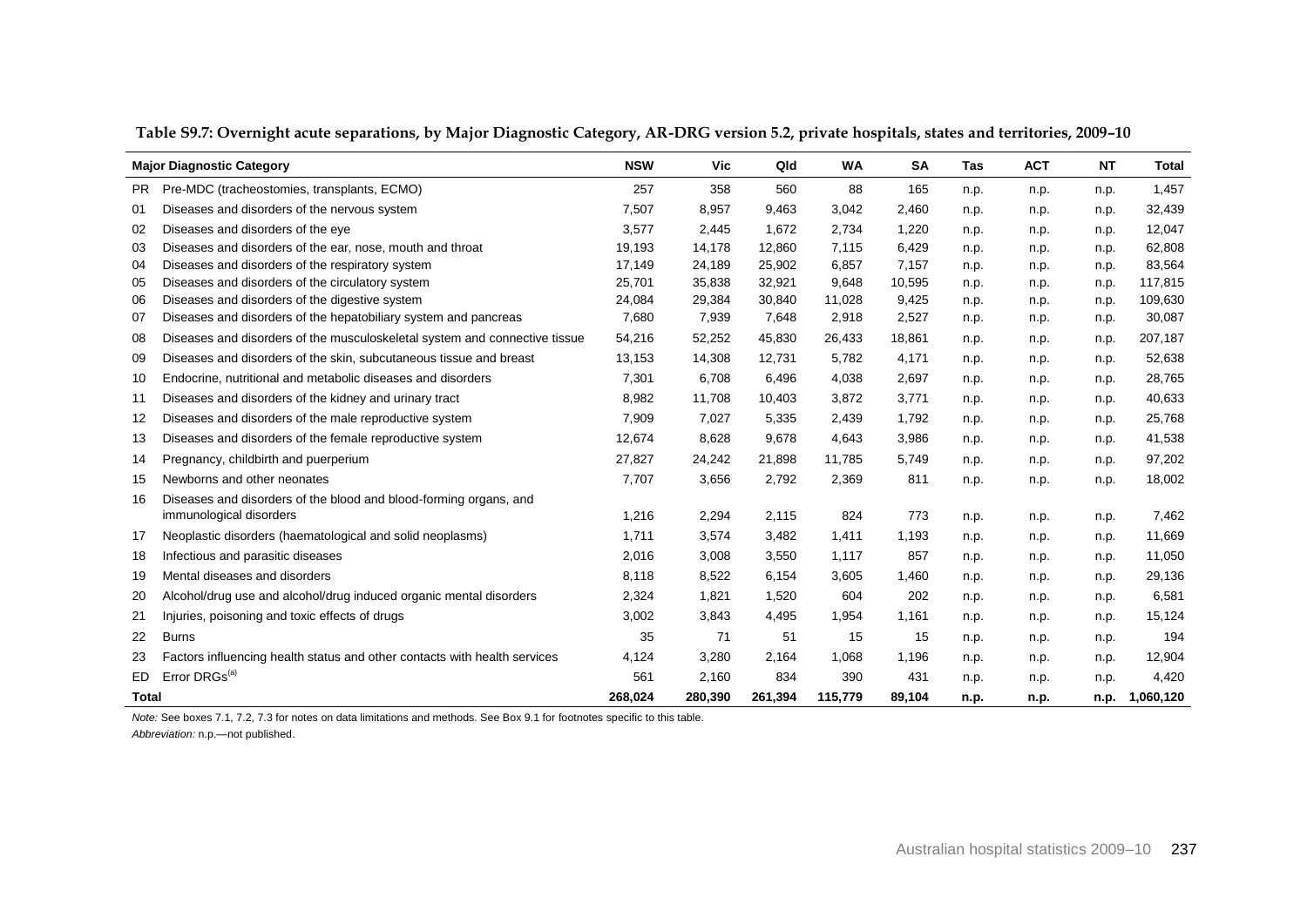| AR-DRG      |                                                                                                 | <b>NSW</b> | <b>Vic</b> | Qld     | <b>WA</b> | <b>SA</b> | Tas    | <b>ACT</b> | <b>NT</b> | <b>Total</b> |
|-------------|-------------------------------------------------------------------------------------------------|------------|------------|---------|-----------|-----------|--------|------------|-----------|--------------|
| O60B        | Vaginal delivery W/O catastrophic or severe CC                                                  | 34,718     | 26,587     | 19,496  | 9,643     | 6,595     | 1,739  | 1,858      | 1,155     | 101,791      |
| <b>P67D</b> | Neonate, admwt >2499 g W/O significant or procedure W/O problem                                 | 19,356     | 12,014     | 11,662  | 4,251     | 5,475     | 643    | 413        | 643       | 54,457       |
| <b>F74Z</b> | Chest pain                                                                                      | 17,289     | 10,149     | 8,341   | 4,435     | 4,217     | 763    | 488        | 427       | 46,109       |
| G67B        | Oesophagitis, gastroent & misc digestive systm disorders age>9 W/O<br>catastrophic or severe CC | 15,299     | 10,951     | 8,834   | 4,010     | 3,072     | 900    | 764        | 563       | 44,393       |
| O01C        | Caesarean delivery W/O catastrophic or severe CC                                                | 13,029     | 7,935      | 8,727   | 4,035     | 2,861     | 632    | 533        | 1,661     | 39,413       |
| J64B        | Cellulitis (age >59 W/O catastrophic or severe CC) or age <60                                   | 11,162     | 5,977      | 6,809   | 3,463     | 2,232     | 707    | 510        | 869       | 31,729       |
| <b>O66A</b> | Antenatal and other obstetric admission                                                         | 9,261      | 6,823      | 4,506   | 2,392     | 2,220     | 414    | 314        | 255       | 26,185       |
| G66B        | Abdominal pain or mesenteric adenitis W/O CC                                                    | 8,752      | 5,093      | 4,010   | 2,669     | 2,165     | 588    | 330        | 553       | 24,160       |
| E62C        | Respiratory infections/inflammations W/O CC                                                     | 8,422      | 4,345      | 6,114   | 2,073     | 1,510     | 635    | 453        | 436       | 23,988       |
| O60C        | Vaginal delivery single uncomplicated W/O other condition                                       | 9,031      | 4,605      | 4,643   | 2,071     | 2,122     | 676    | 223        | 471       | 23,842       |
| E65B        | Chronic obstructive airways disease W/O catastrophic or severe CC                               | 8,633      | 5,494      | 3,435   | 1,696     | 2,330     | 324    | 203        | 238       | 22,353       |
| E69C        | Bronchitis and asthma age <50 W/O CC                                                            | 8,896      | 4,594      | 4,006   | 1,568     | 1,861     | 453    | 282        | 189       | 21,849       |
| <b>F71B</b> | Non-major arrhythmia and conduction disorders W/O catastrophic or<br>severe CC                  | 11,808     | 3,195      | 2,921   | 1,003     | 1,023     | 931    | 293        | 249       | 21,423       |
| D63B        | Otitis media and URI W/O CC                                                                     | 7.465      | 3,737      | 4.470   | 2,372     | 1,904     | 432    | 258        | 385       | 21,023       |
| F62B        | Heart failure and shock W/O catastrophic CC                                                     | 6,968      | 4,915      | 3,760   | 2,418     | 1,335     | 405    | 490        | 196       | 20,487       |
| G07B        | Appendicectomy W/O catastrophic or severe CC                                                    | 7,453      | 4,731      | 3,467   | 1,986     | 1,804     | 508    | 275        | 250       | 20,474       |
| <b>H08B</b> | Laparoscopic cholecystectomy W/O closed CDE W/O catastrophic or<br>severe CC                    | 6,589      | 5,435      | 3,803   | 1,894     | 1,707     | 475    | 279        | 175       | 20,357       |
| <b>U67Z</b> | Personality disorders and acute reactions                                                       | 6,643      | 3,831      | 3,643   | 2,951     | 2,095     | 552    | 204        | 195       | 20,114       |
| E62B        | Respiratory infections/inflammations W severe or moderate CC                                    | 6,558      | 4,794      | 3,070   | 1,818     | 1,634     | 438    | 268        | 616       | 19,196       |
| E65A        | Chronic obstructive airways disease W catastrophic or severe CC                                 | 6,829      | 4,654      | 3,570   | 1,274     | 1,643     | 399    | 197        | 360       | 18,926       |
|             | Other                                                                                           | 591,974    | 440,495    | 311,917 | 165,878   | 150,555   | 35,664 | 26,891     | 25,887    | 1,749,261    |
| Total       |                                                                                                 | 816,135    | 580,354    | 431,204 | 223,900   | 200,360   | 48,278 | 35,526     | 35,773    | 2,371,530    |

### **Table S9.8: Overnight acute separations, for the top 20 AR-DRGs version 5.2, public hospitals, states and territories, 2009–10**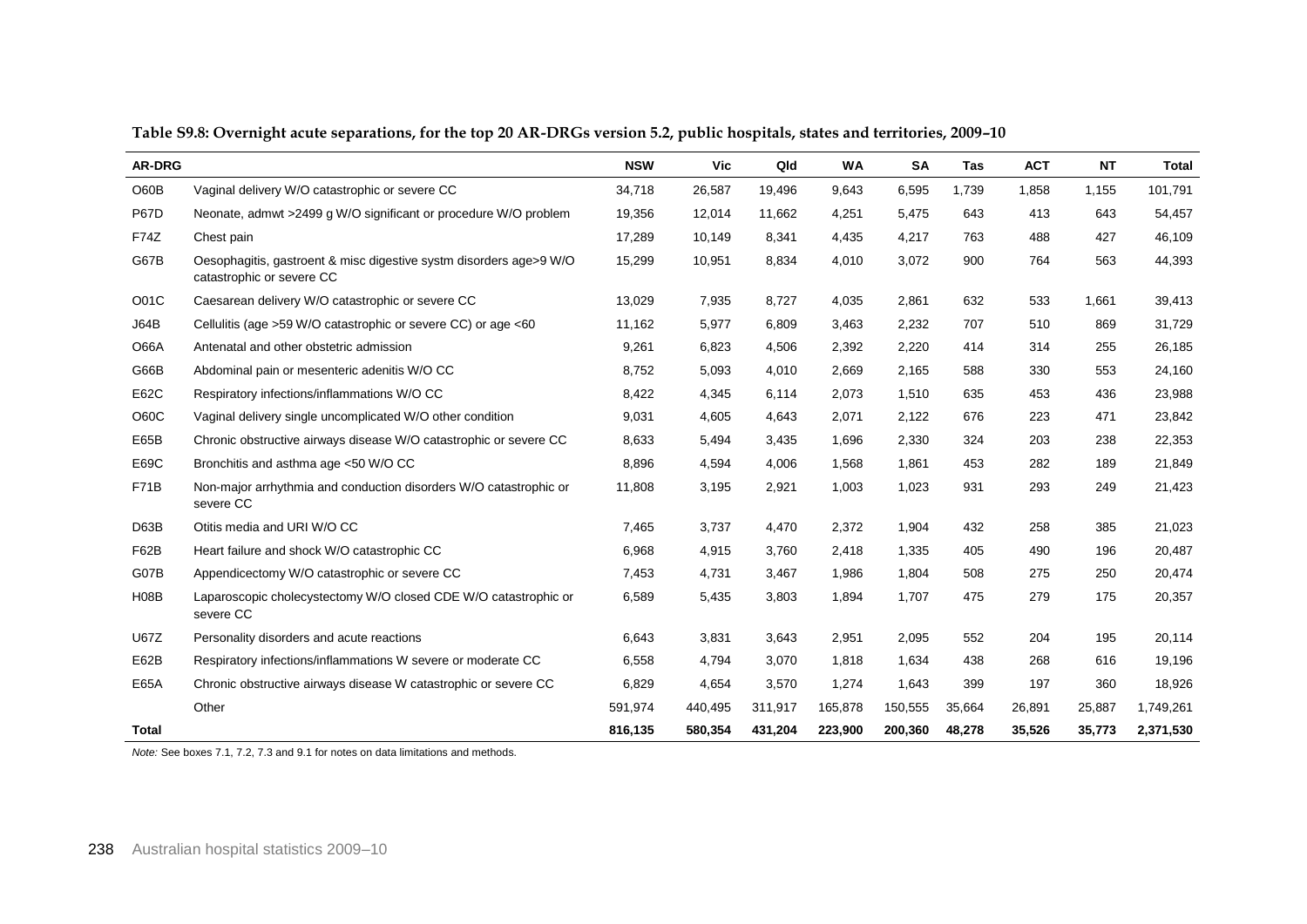| <b>AR-DRG</b>     |                                                                                  | <b>NSW</b> | Vic     | Qld     | <b>WA</b> | SA     | Tas  | <b>ACT</b> | <b>NT</b> | <b>Total</b> |
|-------------------|----------------------------------------------------------------------------------|------------|---------|---------|-----------|--------|------|------------|-----------|--------------|
| E63Z              | Sleep apnoea                                                                     | 10,325     | 10,904  | 11,169  | 2,647     | 3,031  | n.p. | n.p.       | n.p.      | 39,072       |
| O60B              | Vaginal delivery W/O catastrophic or severe CC                                   | 11,404     | 10,117  | 7,405   | 4,355     | 2,405  | n.p. | n.p.       | n.p.      | 37,778       |
| O01C              | Caesarean delivery W/O catastrophic or severe CC                                 | 8,299      | 7,151   | 7,337   | 4,008     | 1,717  | n.p. | n.p.       | n.p.      | 30,014       |
| 116Z              | Other shoulder procedures                                                        | 7,371      | 7,533   | 6,266   | 4,820     | 2,593  | n.p. | n.p.       | n.p.      | 29,860       |
| <b>I04Z</b>       | Knee replacement and reattachment                                                | 7,846      | 5,559   | 5,704   | 2,535     | 2,464  | n.p. | n.p.       | n.p.      | 25,282       |
| D11Z              | Tonsillectomy and/or adenoidectomy                                               | 6,630      | 3,831   | 3,920   | 1,978     | 1,809  | n.p. | n.p.       | n.p.      | 19,026       |
| G09Z              | Inquinal and femoral hernia procedures age>0                                     | 5,940      | 4,421   | 3,880   | 1,938     | 1,541  | n.p. | n.p.       | n.p.      | 18,723       |
| <b>H08B</b>       | Laparoscopic cholecystectomy W/O closed CDE W/O catastrophic or<br>severe CC     | 5,174      | 3,985   | 4,038   | 1,784     | 1,294  | n.p. | n.p.       | n.p.      | 17,098       |
| F42B              | Circulatory disorders W/O AMI W invasive cardiac inves proc W/O<br>complex Dx/Pr | 3,779      | 6,180   | 4,101   | 924       | 971    | n.p. | n.p.       | n.p.      | 16,261       |
| <b>103C</b>       | Hip replacement w/o catastrophic or severe CC                                    | 4,163      | 3,761   | 2,531   | 1,473     | 1,479  | n.p. | n.p.       | n.p.      | 14,195       |
| N04Z              | Hysterectomy for non-malignancy                                                  | 4,319      | 2,689   | 3,432   | 1,699     | 1,134  | n.p. | n.p.       | n.p.      | 14,056       |
| <b>U63B</b>       | Major affective disorders age <70 W/O catastrophic or severe CC                  | 3,682      | 4,004   | 2,705   | 1,801     | 695    | n.p. | n.p.       | n.p.      | 13,458       |
| 110B              | Other back and neck procedures W/O catastrophic or severe CC                     | 4,059      | 2,632   | 2,631   | 1,650     | 999    | n.p. | n.p.       | n.p.      | 12,381       |
| M02B              | Transurethral prostatectomy W/O catastrophic or severe CC                        | 3,681      | 3,345   | 2,312   | 983       | 891    | n.p. | n.p.       | n.p.      | 11,721       |
| K04Z              | Major procedures for obesity                                                     | 2,940      | 2,448   | 1,799   | 2,174     | 1,071  | n.p. | n.p.       | n.p.      | 11,188       |
| <b>I20Z</b>       | Other foot procedures                                                            | 3,092      | 3,278   | 1,628   | 1,581     | 929    | n.p. | n.p.       | n.p.      | 11,120       |
| <b>118Z</b>       | Other knee procedures                                                            | 2,112      | 2,866   | 2,233   | 1,688     | 1,578  | n.p. | n.p.       | n.p.      | 11,013       |
| D <sub>10</sub> Z | Nasal procedures                                                                 | 3,753      | 2,770   | 1,478   | 1,376     | 904    | n.p. | n.p.       | n.p.      | 10,871       |
| D <sub>06</sub> Z | Sinus, mastoid and complex middle ear procedures                                 | 3,270      | 2,211   | 1,952   | 1,091     | 1,347  | n.p. | n.p.       | n.p.      | 10,510       |
| F15Z              | Percutaneous coronary intervention W/O AMI W stent implantation                  | 2,766      | 3,248   | 2,300   | 1,007     | 715    | n.p. | n.p.       | n.p.      | 10,347       |
|                   | Other                                                                            | 139,025    | 167,633 | 161,762 | 63,299    | 51,719 | n.p. | n.p.       | n.p.      | 696,146      |
| Total             |                                                                                  | 268,024    | 280,390 | 261,394 | 115,779   | 89,104 | n.p. | n.p.       | n.p.      | 1,060,120    |

**Table S9.9: Overnight acute separations, for the top 20 AR-DRGs version 5.2, private hospitals, states and territories, 2009–10**

*Note:* See boxes 7.1, 7.2, 7.3 for notes on data limitations and methods. See Box 9.1 for footnotes specific to this table.

*Abbreviation:* n.p.—not published.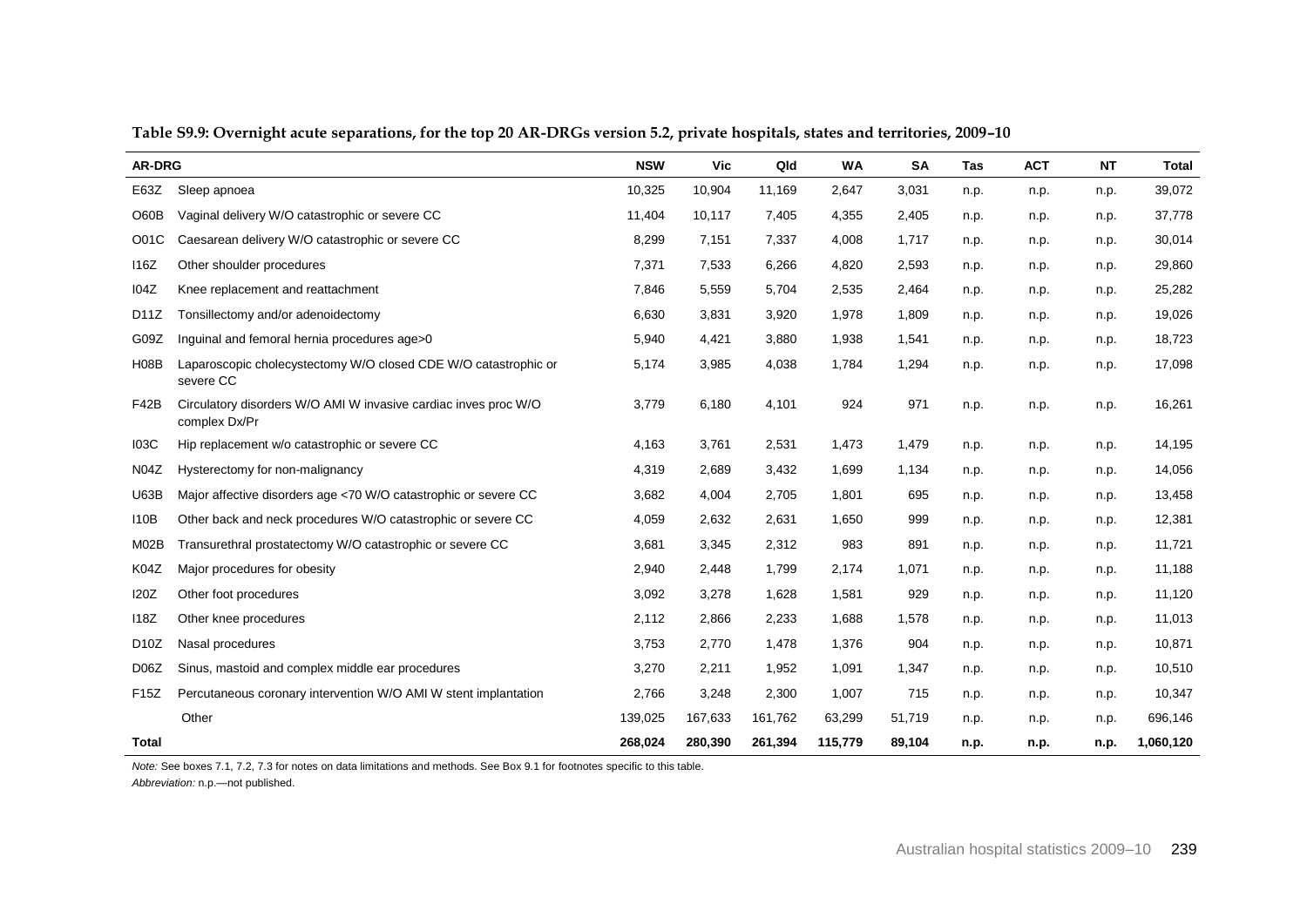| <b>Procedure chapters</b> |                                                         | <b>NSW</b> | Vic     | Qld     | <b>WA</b> | <b>SA</b> | Tas    | <b>ACT</b> | <b>NT</b> | Total     |
|---------------------------|---------------------------------------------------------|------------|---------|---------|-----------|-----------|--------|------------|-----------|-----------|
| $1 - 86$                  | Procedures on nervous system                            | 15,212     | 12,470  | 7,406   | 4,794     | 3,304     | 1,053  | 898        | 594       | 45,731    |
| 110-129                   | Procedures on endocrine system                          | 2,450      | 1,868   | 1,164   | 576       | 451       | 141    | 106        | 44        | 6,800     |
| 160-256                   | Procedures on eye and adnexa                            | 3,981      | 3,609   | 1,940   | 1,498     | 887       | 97     | 135        | 141       | 12,288    |
| 300-333                   | Procedures on ear and mastoid process                   | 2,290      | 2,398   | 1,795   | 1,177     | 884       | 172    | 137        | 443       | 9,296     |
| 370-422                   | Procedures on nose, mouth and pharynx                   | 10,216     | 13,354  | 6,767   | 4,493     | 4,164     | 833    | 695        | 403       | 40,925    |
| 450-490                   | Dental services                                         | 1,352      | 1,216   | 1,331   | 644       | 529       | 121    | 187        | 283       | 5,663     |
| 520-570                   | Procedures on respiratory system                        | 26,891     | 23,290  | 14,769  | 7,480     | 6,484     | 1,652  | 1,599      | 1,059     | 83,224    |
| 600-777                   | Procedures on cardiovascular system                     | 47,065     | 35,413  | 26,449  | 12,497    | 11,966    | 2,793  | 3,606      | 1,922     | 141,711   |
| 800-817                   | Procedures on blood and blood-forming organs            | 7,198      | 5,634   | 3,913   | 2,010     | 1,621     | 433    | 453        | 159       | 21,421    |
| 850-1011                  | Procedures on digestive system                          | 66,986     | 54,393  | 36,082  | 19,553    | 17,289    | 4,501  | 3,349      | 1,989     | 204,142   |
| 1040-1129                 | Procedures on urinary system                            | 23,222     | 19,752  | 14,478  | 8,194     | 6,926     | 1,231  | 1,290      | 2,142     | 77,235    |
| 1160-1203                 | Procedures on male genital organs                       | 5,504      | 5,378   | 2,909   | 1,637     | 1,770     | 375    | 296        | 221       | 18,090    |
| 1240-1299                 | Gynaecological procedures                               | 14,849     | 12,643  | 8,922   | 4,622     | 3,960     | 1,162  | 688        | 609       | 47,455    |
| 1330-1347                 | Obstetric procedures                                    | 61,159     | 43,982  | 35,390  | 19,986    | 12,679    | 3,213  | 3,328      | 2,297     | 182,034   |
| 1360-1579                 | Procedures on musculoskeletal system                    | 58,133     | 43,764  | 32,247  | 18,987    | 13,499    | 4,445  | 3,682      | 2,820     | 177,577   |
| 1600-1718                 | Dermatological and plastic procedures                   | 27,899     | 25,618  | 19,431  | 11,543    | 8,722     | 1,811  | 1,514      | 3,108     | 99,646    |
| 1740-1759                 | Procedures on breast                                    | 3,260      | 3,013   | 2,303   | 1,246     | 1,179     | 191    | 195        | 97        | 11,484    |
| 1786-1799                 | Radiation oncology procedures                           | 2,685      | 2,095   | 1,610   | 582       | 593       | 157    | 179        | 11        | 7,912     |
| 1820-1922                 | Non-invasive, cognitive and other interventions, n.e.c. | 467,407    | 358,978 | 244,035 | 134,743   | 119,608   | 29,828 | 23,148     | 18,535    | 1,396,282 |
| 1940-2016                 | Imaging services                                        | 173,527    | 100,409 | 63,793  | 32,139    | 30,940    | 8,949  | 7,885      | 5,059     | 422,701   |
|                           | Procedures reported <sup>(b)</sup>                      | 1,021,286  | 769,277 | 526,734 | 288,401   | 247,455   | 63,158 | 53,370     | 41,936    | 3,011,617 |
|                           | Separations with no procedure reported                  | 248,720    | 157,705 | 141,367 | 64,119    | 62,871    | 14,096 | 7,486      | 12,855    | 709,219   |
| Total <sup>(c)</sup>      |                                                         | 816,135    | 580,354 | 431,204 | 223,900   | 200,360   | 48,278 | 35,526     | 35,773    | 2,371,530 |

**Table S9.10: Overnight acute separations(a), by procedure in ACHI chapters, public hospitals, states and territories, 2009–10**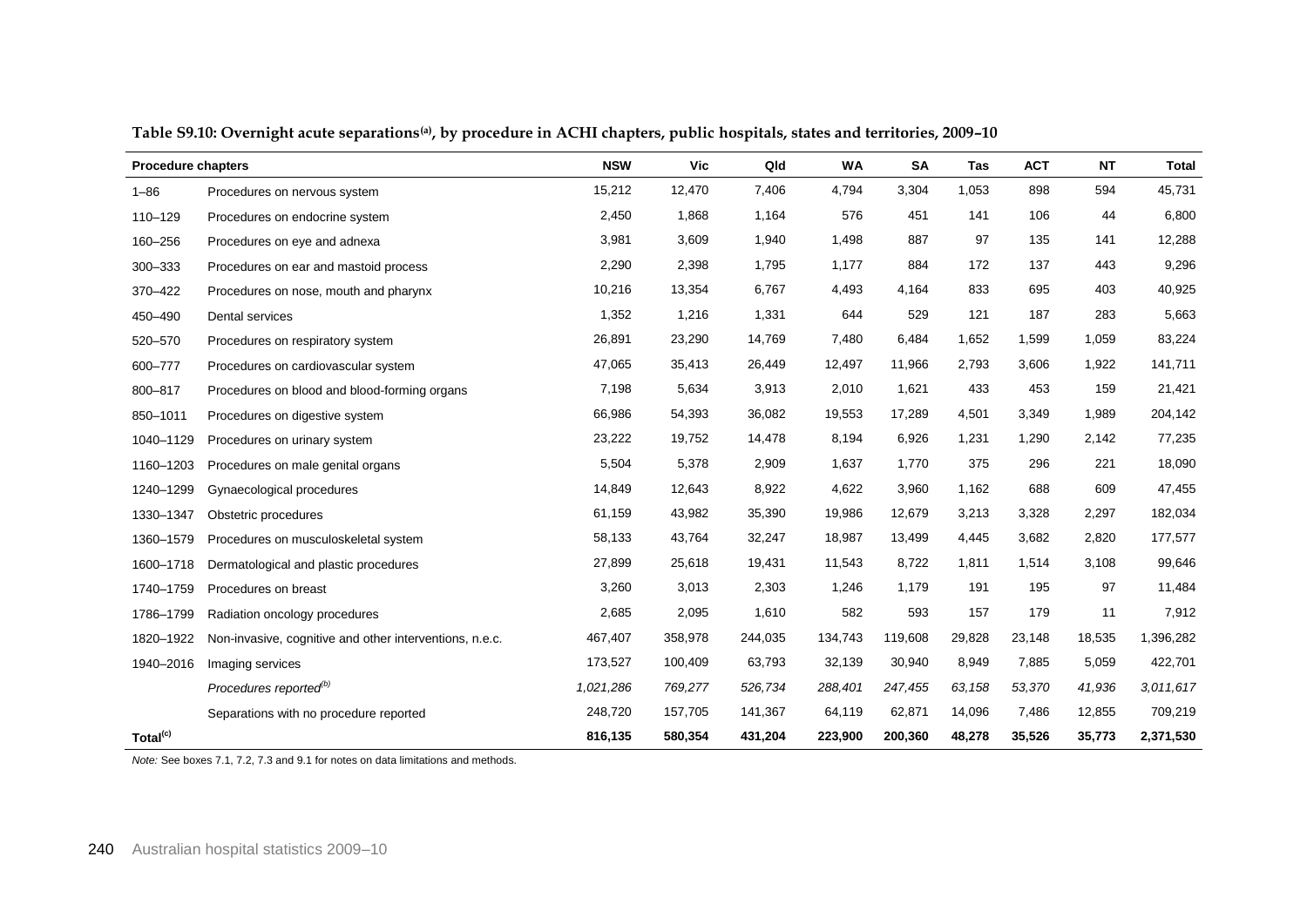| <b>Procedure chapters</b> |                                                         | <b>NSW</b> | Vic     | Qld     | <b>WA</b> | <b>SA</b> | Tas  | <b>ACT</b> | <b>NT</b> | Total     |
|---------------------------|---------------------------------------------------------|------------|---------|---------|-----------|-----------|------|------------|-----------|-----------|
| $1 - 86$                  | Procedures on nervous system                            | 12,666     | 10,615  | 9,886   | 6,128     | 2,880     | n.p. | n.p.       | n.p.      | 43,791    |
| 110-129                   | Procedures on endocrine system                          | 2,537      | 1,579   | 1,533   | 856       | 533       | n.p. | n.p.       | n.p.      | 7,301     |
| 160-256                   | Procedures on eye and adnexa                            | 3,221      | 2,158   | 1,442   | 2,539     | 1,131     | n.p. | n.p.       | n.p.      | 10,843    |
| 300-333                   | Procedures on ear and mastoid process                   | 2,757      | 1,424   | 1,686   | 1,063     | 856       | n.p. | n.p.       | n.p.      | 8,130     |
| 370-422                   | Procedures on nose, mouth and pharynx                   | 15,930     | 10,705  | 9,470   | 6,081     | 4,963     | n.p. | n.p.       | n.p.      | 49,648    |
| 450-490                   | Dental services                                         | 1,131      | 717     | 667     | 374       | 385       | n.p. | n.p.       | n.p.      | 3,435     |
| 520-570                   | Procedures on respiratory system                        | 5,019      | 6,803   | 9,661   | 1,691     | 2,709     | n.p. | n.p.       | n.p.      | 26,414    |
| 600-777                   | Procedures on cardiovascular system                     | 22,909     | 29,214  | 23,860  | 8,056     | 7,191     | n.p. | n.p.       | n.p.      | 93,648    |
| 800-817                   | Procedures on blood and blood-forming organs            | 4,456      | 3,630   | 4,325   | 1,331     | 1,478     | n.p. | n.p.       | n.p.      | 15,945    |
| 850-1011                  | Procedures on digestive system                          | 36,162     | 36,325  | 37,393  | 15,687    | 12,748    | n.p. | n.p.       | n.p.      | 145,511   |
| 1040-1129                 | Procedures on urinary system                            | 13,229     | 12,385  | 12,525  | 5,070     | 4,799     | n.p. | n.p.       | n.p.      | 50,436    |
| 1160-1203                 | Procedures on male genital organs                       | 8,811      | 7,417   | 5,351   | 2,626     | 1,928     | n.p. | n.p.       | n.p.      | 27,583    |
| 1240-1299                 | Gynaecological procedures                               | 12,808     | 8,586   | 10,033  | 4,510     | 4,026     | n.p. | n.p.       | n.p.      | 42,054    |
| 1330-1347                 | Obstetric procedures                                    | 23,571     | 20,658  | 18,145  | 10,283    | 5,038     | n.p. | n.p.       | n.p.      | 82,436    |
| 1360-1579                 | Procedures on musculoskeletal system                    | 47,670     | 46,114  | 39,179  | 23,298    | 16,866    | n.p. | n.p.       | n.p.      | 181,821   |
| 1600-1718                 | Dermatological and plastic procedures                   | 13,296     | 13,456  | 10,850  | 6,438     | 4,104     | n.p. | n.p.       | n.p.      | 50,415    |
| 1740-1759                 | Procedures on breast                                    | 5,794      | 4,569   | 4,334   | 2,842     | 1,919     | n.p. | n.p.       | n.p.      | 20,685    |
| 1786-1799                 | Radiation oncology procedures                           | 789        | 815     | 688     | 103       | 262       | n.p. | n.p.       | n.p.      | 2,710     |
| 1820-1922                 | Non-invasive, cognitive and other interventions, n.e.c. | 222,626    | 221,184 | 205,117 | 94,374    | 72,892    | n.p. | n.p.       | n.p.      | 853,851   |
| 1940-2016                 | Imaging services                                        | 22,482     | 34,028  | 32,013  | 10,265    | 10,453    | n.p. | n.p.       | n.p.      | 113,409   |
|                           | Procedures reported <sup>(b)</sup>                      | 477,864    | 472,382 | 438,158 | 203,615   | 157,161   | n.p. | n.p.       | n.p.      | 1,830,066 |
|                           | Separations with no procedure reported                  | 24,570     | 33,165  | 36,354  | 10,052    | 10,580    | n.p. | n.p.       | n.p.      | 121,902   |
| Total <sup>(c)</sup>      |                                                         | 268,024    | 280,390 | 261,394 | 115,779   | 89,104    | n.p. | n.p.       | n.p.      | 1,060,120 |

**Table S9.11: Overnight acute separations(a), by procedure in ACHI chapters, private hospitals, states and territories, 2009–10**

*Note:* See boxes 7.1, 7.2, 7.3 for notes on data limitations and methods. See Box 9.1 for footnotes specific to this table.

*Abbreviation:* n.p.—not published.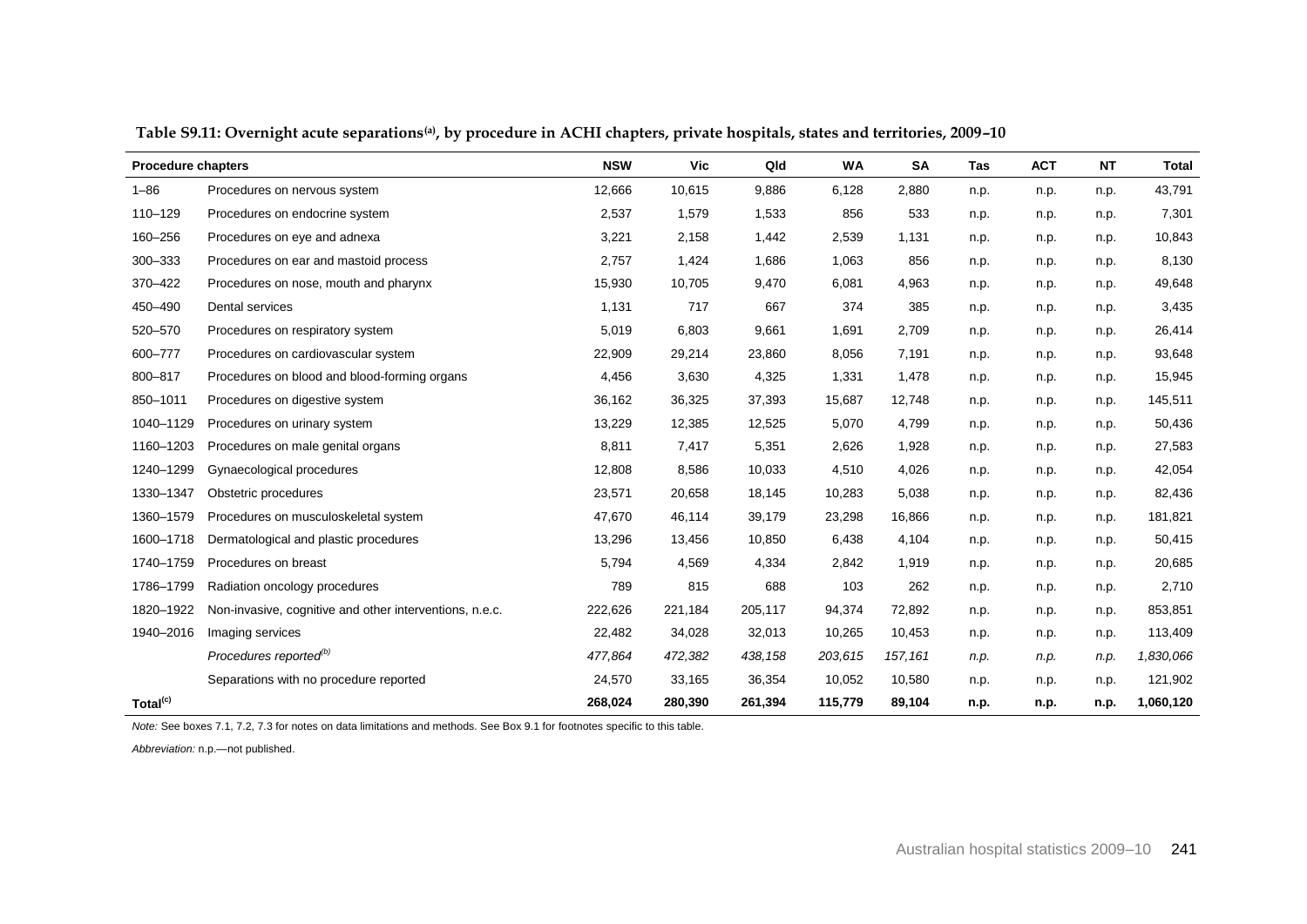| Table S9.12: Procedure statistics <sup>(a)</sup> for the top 20 ACHI procedure blocks for overnight acute separations <sup>(b)</sup> , public hospitals, states and territories, |  |
|----------------------------------------------------------------------------------------------------------------------------------------------------------------------------------|--|
| 2009-10                                                                                                                                                                          |  |

|                      | <b>Procedure block</b>                                         | <b>NSW</b> | Vic       | Qld     | <b>WA</b> | <b>SA</b> | Tas    | <b>ACT</b> | <b>NT</b> | Total     |
|----------------------|----------------------------------------------------------------|------------|-----------|---------|-----------|-----------|--------|------------|-----------|-----------|
| 1916                 | Generalised allied health interventions                        | 302,837    | 234,240   | 157,287 | 87,915    | 79,674    | 19,284 | 14,889     | 11,962    | 908,088   |
| 1910                 | Cerebral anaesthesia                                           | 204,413    | 165,742   | 114,429 | 62,364    | 53,839    | 14,170 | 12,215     | 8,500     | 635,672   |
| 1952                 | Computerised tomography of brain                               | 66,787     | 38,743    | 21,952  | 11,282    | 10,743    | 3,275  | 2,664      | 1,723     | 157,169   |
| 1893                 | Transfusion of blood and gamma globulin                        | 44,989     | 36,566    | 21,161  | 11,605    | 10,810    | 2,678  | 2,016      | 1,094     | 130,919   |
| 1909                 | Conduction anaesthesia                                         | 35,857     | 33,982    | 19,578  | 12,506    | 8,374     | 2,467  | 1,449      | 1,807     | 116,020   |
| 1963                 | Computerised tomography of abdomen and pelvis                  | 36,681     | 21,206    | 11,433  | 4,628     | 5,190     | 1,837  | 1,462      | 1,090     | 83,527    |
| 1920                 | Administration of pharmacotherapy                              | 26,776     | 21,227    | 11,656  | 5,828     | 4,973     | 1,438  | 1,289      | 847       | 74,034    |
| 1344                 | Postpartum suture                                              | 24,202     | 15,718    | 11,759  | 5,846     | 4,328     | 975    | 1,526      | 781       | 65,135    |
| 1340                 | Caesarean section                                              | 19,803     | 14,493    | 11,352  | 5,606     | 4,185     | 1,125  | 1,026      | 820       | 58,410    |
| 1966                 | Other computerised tomography                                  | 20,720     | 12,661    | 9,592   | 4,274     | 4,280     | 1,013  | 1,027      | 483       | 54,050    |
| 1912                 | Postprocedural analgesia                                       | 18,685     | 10,738    | 6,871   | 6,024     | 5,445     | 1,583  | 288        | 154       | 49,788    |
| 1334                 | Medical or surgical induction of labour                        | 16,498     | 11,979    | 9,108   | 5,557     | 4,270     | 904    | 796        | 608       | 49,720    |
| 2015                 | Magnetic resonance imaging                                     | 19,408     | 12,188    | 7,806   | 3,340     | 3,761     | 1,213  | 837        | 496       | 49,049    |
| 738                  | Venous catheterisation                                         | 15,768     | 10,842    | 10,753  | 3,996     | 3,615     | 691    | 1,376      | 1,013     | 48,054    |
| 1333                 | Analgesia and anaesthesia during labour and delivery procedure | 15,177     | 10,475    | 9,067   | 6,747     | 4,321     | 844    | 915        | 360       | 47,906    |
| 1335                 | Medical or surgical augmentation of labour                     | 15,491     | 10,641    | 10,164  | 4,631     | 3,209     | 843    | 914        | 600       | 46,493    |
| 668                  | Coronary angiography                                           | 14,298     | 10,052    | 6,938   | 3,832     | 3,852     | 1,081  | 972        | 398       | 41,423    |
| 569                  | Continuous ventilatory support                                 | 10,317     | 8,548     | 5,888   | 2,899     | 2,608     | 656    | 637        | 472       | 32,025    |
| 1959                 | Computerised tomography of spine                               | 12,294     | 8,587     | 3,999   | 2,200     | 1,559     | 683    | 522        | 480       | 30,324    |
| 570                  | Continuous ventilatory support                                 | 9,600      | 9,282     | 4,175   | 2,717     | 1,870     | 493    | 493        | 328       | 28,958    |
|                      | Other                                                          | 567,026    | 443,479   | 302,356 | 170,365   | 140,392   | 36,215 | 30,176     | 22,171    | 1,712,180 |
|                      | Separations with no procedure reported                         | 248,720    | 157,705   | 141,367 | 64,119    | 62,871    | 14,096 | 7,486      | 12,855    | 709,219   |
| Total <sup>(c)</sup> |                                                                | 1,497,627  | 1,141,389 | 767,324 | 424,162   | 361,298   | 93,468 | 77,489     | 56,187    | 4,418,944 |